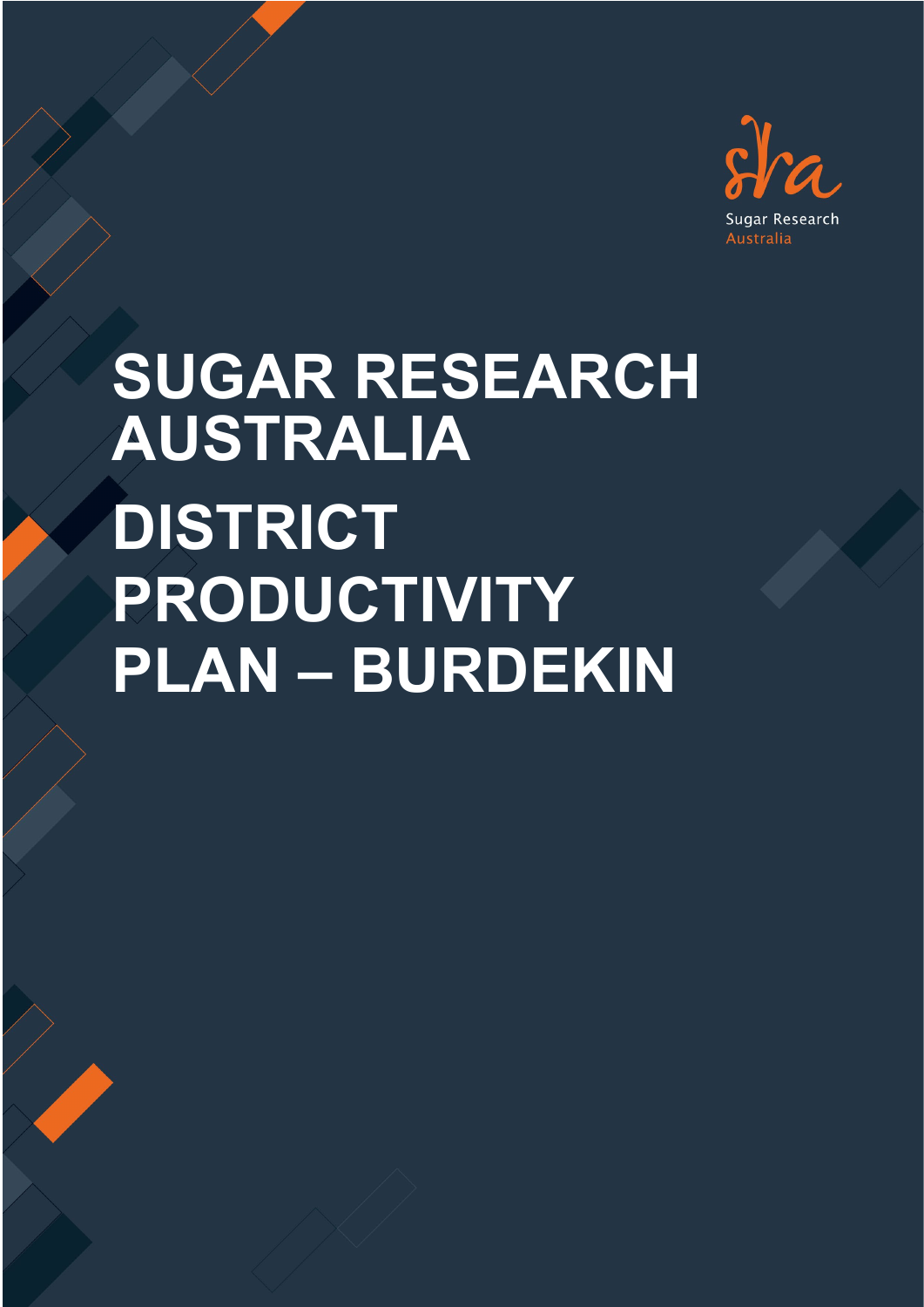#### **Brief Introduction**

The District Productivity Plans have been developed through consultation and engagement undertaken through the Industry Services SRA team, across the sugar industry supply chain to identify constraints. Different sources of data have been used as inputs including grower ideas and contributions from past strategic workshops held with SRA, the recent ABARES survey, mill data, impact assessments where applicable and a variety of survey results.

The plans highlight these issues with proposed solutions and actions to address them and will be updated and reviewed annually to drive investment at a local, applied level. Reporting on progress will occur six monthly. The key to success will be implementation which will require leadership, change and focus.

**© Copyright 2021 by Sugar Research Australia Limited.** All rights reserved. No part of this publication, may be reproduced, stored in a retrieval system, or transmitted in any form or by any means, electronic, mechanical, photocopying, recording, or otherwise, without the prior permission of Sugar Research Australia Limited. Sugar Research Australia Limited acknowledges and thanks its funding providers, including levy payers (sugarcane growers and millers), the Commonwealth Government, and the Queensland Government (Department of Agriculture and Fisheries). **Disclaimer:** In this disclaimer a reference to 'SRA', 'we', 'us' or 'our' means Sugar Research Australia Limited and our directors, officers, agents and employees. Although we do our very best to present information that is correct and accurate, we make no warranties, guarantees or representations about the suitability, reliability, currency or accuracy of the information we present in this publication, for any purposes. Subject to any terms implied by law and which cannot be excluded, we accept no responsibility for any loss, damage, cost or expense incurred by you as a result of the use of, or reliance on, any materials and information appearing in this publication. You, the user, accept sole responsibility and risk associated with the use and results of the information appearing in this publication, and you agree that we will not be liable for any loss or damage whatsoever (including through negligence) arising out of, or in connection with the use of this publication. We recommend that you contact our staff before acting on any information provided in this publication. **Warning:** Our tests, inspections and recommendations should not be relied on without further, independent inquiries. They may not be accurate, complete or applicable for your particular needs for many reasons, including (for example) SRA being unaware of other matters relevant to individual crops, the analysis of unrepresentative samples or the influence of environmental, managerial or other factors on production.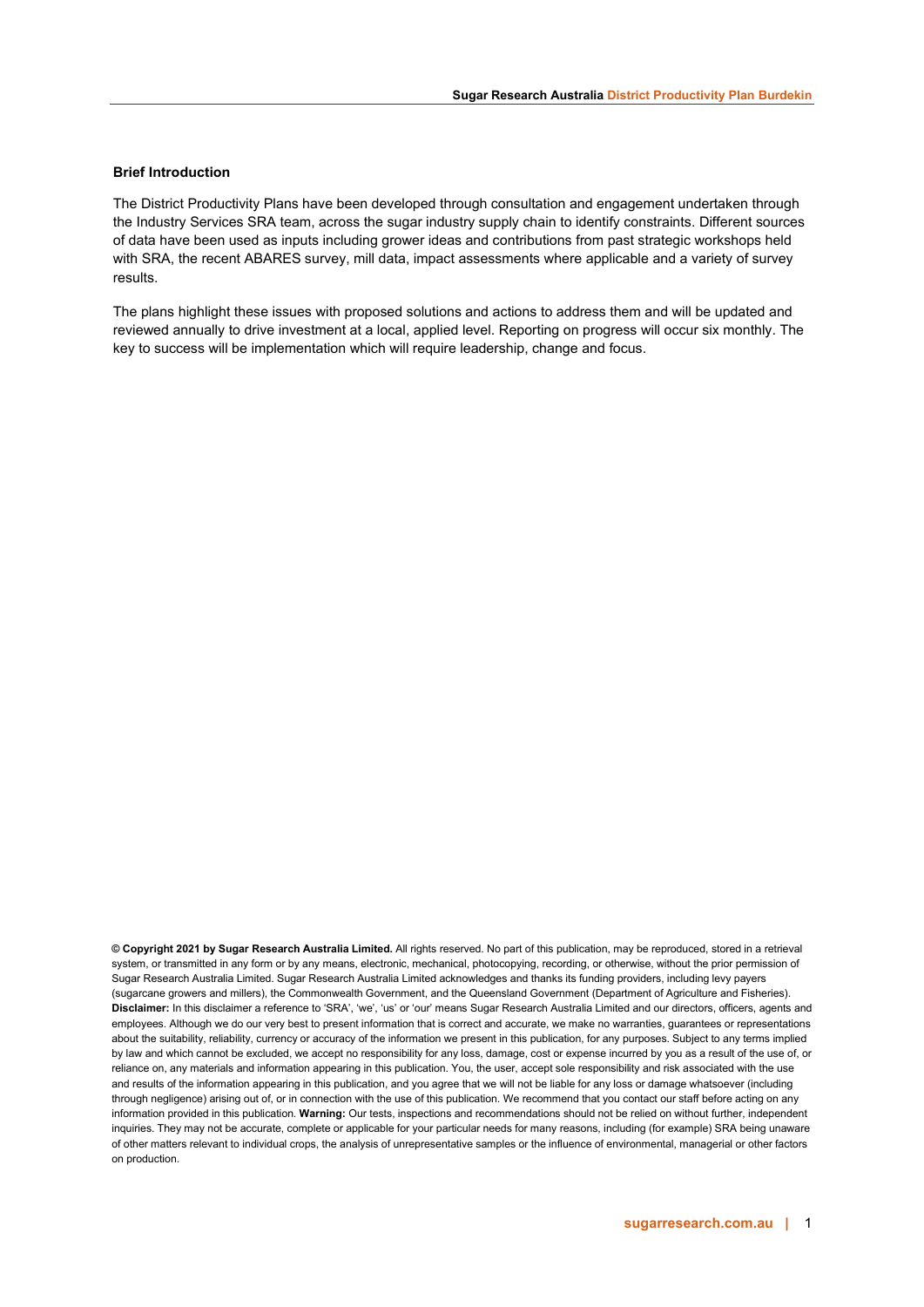## **Contents**

| 1               |  |
|-----------------|--|
| $\mathcal{P}$   |  |
| 3               |  |
| 4               |  |
| 5               |  |
| 6               |  |
| 7               |  |
| 8               |  |
| 9               |  |
| 9.1             |  |
| 9.2             |  |
| 9.3             |  |
| 9.4             |  |
| 9.5             |  |
| 10 <sup>1</sup> |  |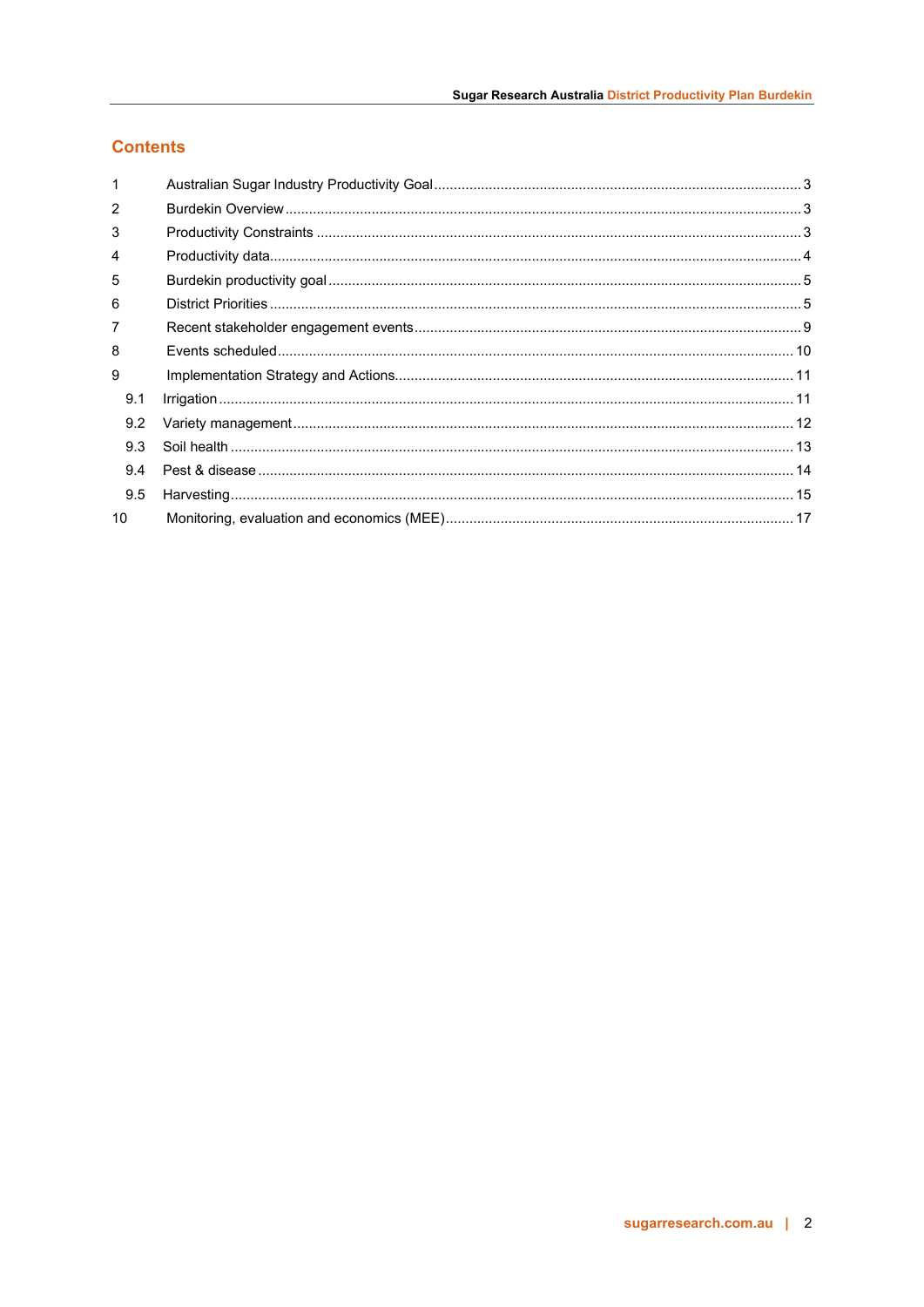## <span id="page-3-0"></span>**1 Australian Sugar Industry Productivity Goal**

The strategic intent for the Australian sugar industry is to; utilise the current area under cane to increase productivity by 10% which equates to a 3 million tonne increase in production across Qld and NSW by 2026. The net impact is an increase in value on the industry of \$117 million.

At a sugar price of \$500 and 13.5 CCS each tonne of cane has a gross value of \$70 per tonne (sugar and molasses). By achieving this productivity improvement goal, the industry will generate an additional \$210m in gross revenue

## <span id="page-3-1"></span>**2 Burdekin Overview**

The Burdekin has just over 80 000 Ha of irrigated farming land with a large range of crops grown in the area including horticulture, tree crops and cereal crops. Sugarcane is the dominant crop with current area under cane approximately 66 200 Ha. The sugar industry is responsible for 30% of all employment in the area.

The Burdekin sugarcane crop is split between two areas differentiated by water source and soil characteristics.

- 1) The Delta area has typically smaller size farms that are high yielding, grown on sandy/ loam high permeable soils and utilise the underground aquifer. The irrigation scheme is managed by Lower Burdekin Water which has a board of directors who are local growers and millers.
- 2) The Burdekin River Irrigation Area (BRIA) was originally developed in the early 50's. The area expanded significantly after the construction of the Burdekin Falls dam. Farms are larger, soils are more clay based and irrigation water is supplied through a channel system scheme supplied by Sunwater.

Sugarcane is crushed via four mills. These mills are owned and operated by Wilmar with three mills on the northern side of the Burdekin River and one on the southern side. Total mill capacity is 7,900,000 tonnes and 1,190,770 tonnes of raw sugar.

- Invicta Mill located at Giru is the largest of the four mills and crushes around 3 million tonnes annually producing 440,000 tonnes of raw sugar.
- Pioneer mill crushes 1.7 million tonnes annually manufacturing 260,000 tonnes of raw sugar. Pioneer also boasts Australia's largest biomass generator.
- Kalamia Mill is the smallest of the four mills crushing 1.5 million tonnes per year.
- Inkerman Mill on the southern side crushes the same as Pioneer Mill, around 1.7 million tonnes annually.

Whilst ongoing stakeholder engagement is key to updating the District Productivity Plans the engagement for the first iteration occurred from July 2021 to December 2021 for the Burdekin region.

## <span id="page-3-2"></span>**3 Productivity Constraints**

The key productivity constraints for the Burdekin region are;

- 1. Irrigation: Improve management of water, energy and record keeping.
- 2. Variety management: Maximise variety performance.
- 3. Soil Health: Improve soil health by increasing carbon in our soils.
- 4. Pest and Disease: Adopt technologies to reduce pesticide and monitor disease.
- 5. Harvesting: Investigate and trial new technology, green cane harvesting.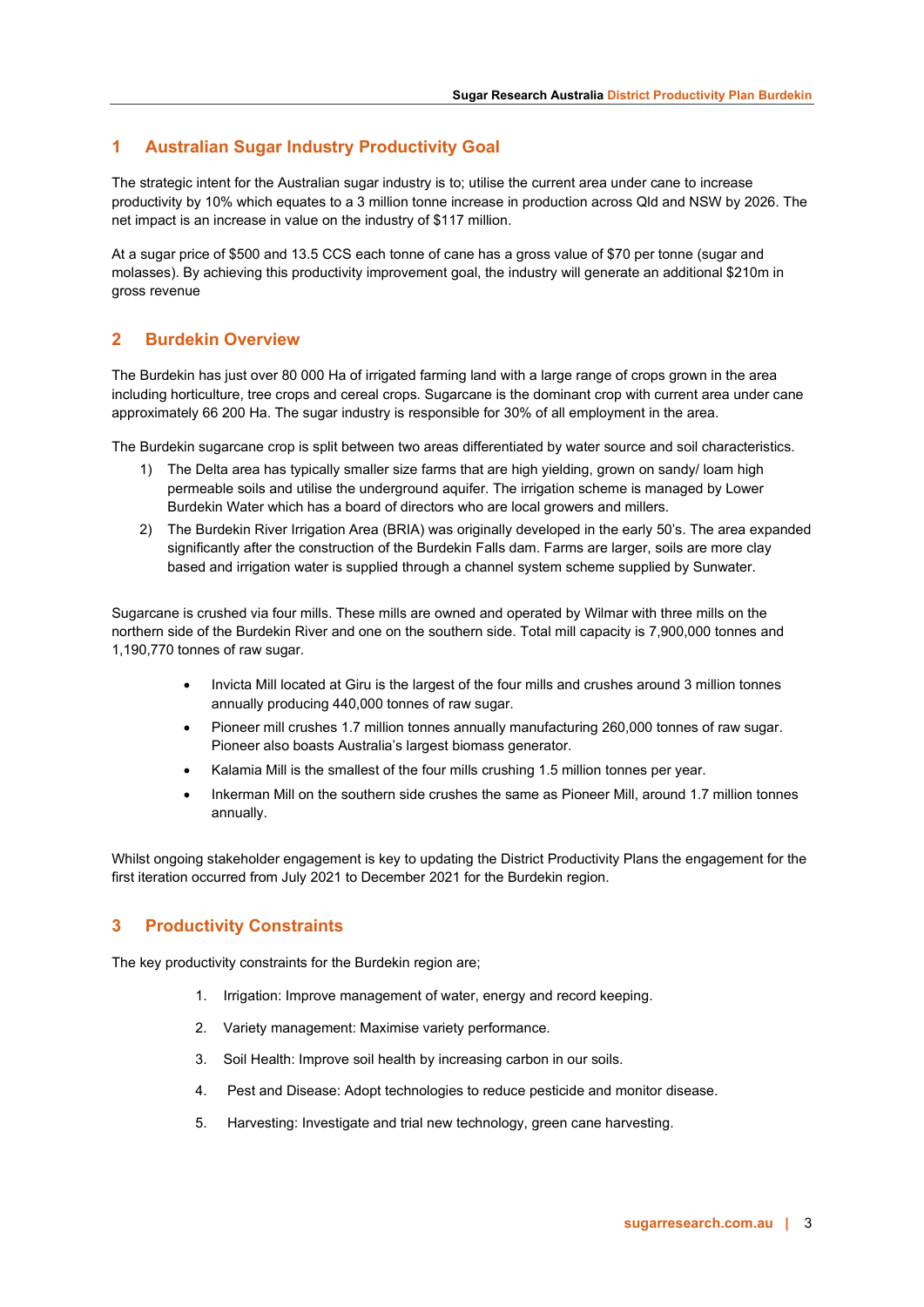| <b>BURDEKIN</b>         | 2017      | 2018      | 2019      | 2020      | 2021      |
|-------------------------|-----------|-----------|-----------|-----------|-----------|
| <b>T Cane harvested</b> | 8,120,897 | 8,023,650 | 7,909,756 | 7,905,092 | 7,887,668 |
| <b>Ha Harvested</b>     | 68,754    | 69,037    | 67,824    | 66,201    | 65,505    |
| T cane/ Ha              | 118       | 116       | 116       | 119       | 120       |
| <b>Farming entities</b> | 553       | 550       | 551       | 537       | 528       |
| <b>Average CCS</b>      | 14.02     | 15.02     | 14.97     | 14.62     | 14.4      |
| Average sugar<br>yield  | 16.54     | 17.42     | 17.36     | 17.39     | 17.34     |

## <span id="page-4-0"></span>**4 Productivity data**

The number of farming entities has slights reduced overtime; Ha harvested has significantly reduced. T cane/Ha and sugar yield has remained consistent. Dependent on the sugar price, growers will continue to look for alternative crops. The impact of Fall Army Worm on some of these alternative crops is resulting in a reversion back to sugarcane.

| PRODUCTIVITY SNAPSHOT            | 2020/21                                                                                                                                       | What is the target for the district - to<br>increase productivity?                  |  |
|----------------------------------|-----------------------------------------------------------------------------------------------------------------------------------------------|-------------------------------------------------------------------------------------|--|
| <b>District - BURDEKIN</b>       |                                                                                                                                               |                                                                                     |  |
| <b>T Cane harvested</b>          | 7,905,092                                                                                                                                     | 8,275,125 ><br>8,500,000                                                            |  |
| Ha harvested                     | 66,201                                                                                                                                        | 66,201<br>68,000<br>$\geq$                                                          |  |
| Average T cane / ha              | 119                                                                                                                                           | 125                                                                                 |  |
| 5 year average T cane / ha       | 117                                                                                                                                           | 123                                                                                 |  |
| <b>Average CCS</b>               | 14.62                                                                                                                                         | 14.5                                                                                |  |
| Average sugar yield              | 17.39                                                                                                                                         | 18.12                                                                               |  |
| Varieties Top 5 Total Tonnes / % | $Q$ 240 - 3,119.965 - 39.5%<br>KQ228 - 1,707,417 - 21.6%<br>$Q183 - 1,248,063 - 15.8%$<br>$Q208 - 916,132 - 11.6%$<br>$Q232 - 690,931 - 8.7%$ |                                                                                     |  |
| <b>Varieties Ha</b>              | $Q240 - 25153$<br>KQ228-13417<br>$Q183 - 11039$<br>$Q208 - 8346$<br>$Q232 - 5893$                                                             |                                                                                     |  |
| # farming entities               | 537                                                                                                                                           |                                                                                     |  |
| # mills                          | $\overline{4}$                                                                                                                                | $\overline{4}$                                                                      |  |
| Clean seed uptake                | 0.9%                                                                                                                                          |                                                                                     |  |
| Tissue culture uptake            | 2 growers<br>8000 seedlings + 4000 in<br>individual orders                                                                                    | Value is higher than cost of \$1.30 with<br>productivity gains and a year advantage |  |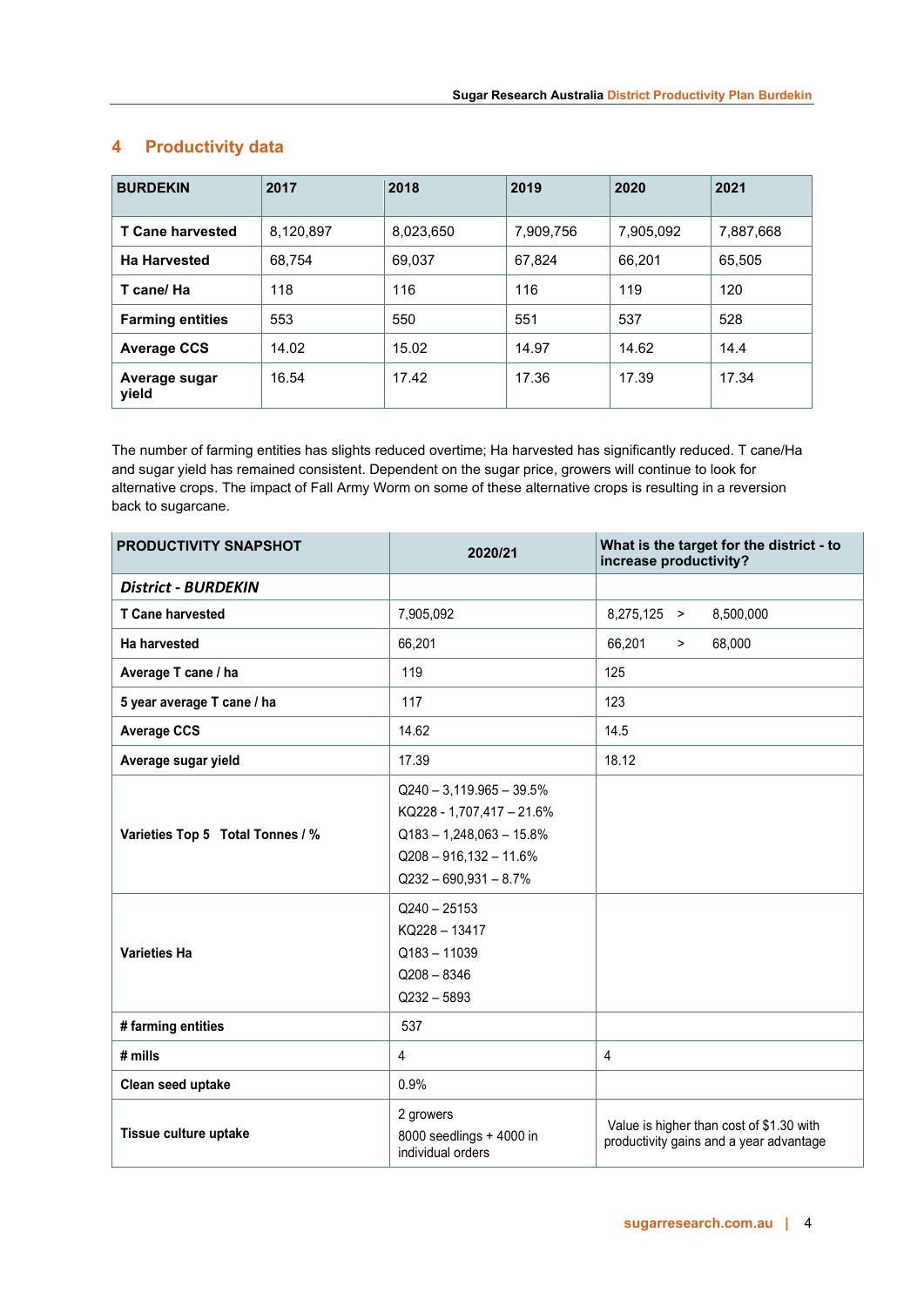## <span id="page-5-0"></span>**5 Burdekin productivity goal**

The Burdekin district has the potential to crush 8.6 million tonnes.

Through the industry analysis and engagement process undertaken in the development of the District Productivity Plans; the Burdekin district goal is to increase average T cane harvested from 8 million tonnes to 8.25 million tonnes by 2025 and target an average of 125t/ha.

Priority rank increase tonnes of cane per annum in the region:

- 230,000 tonnes improved irrigation management.
- 100,000 tonnes maximise variety performance.
- 86,000 tonnes improve soil health by introducing carbon to the system.
- 90,000 tonnes RSD measurement and management.
- 130,000 tonnes introduce new technology to harvesting, monitor and increase efficiency.
- 636,000 tonnes. Assume 50% adoption across the district = extra 318,000 tonnes.

Throughout the entire program it's essential SRA is transparent and continues to update the Burdekin region stakeholders regularly on progress of the program.

## <span id="page-5-1"></span>**6 District Priorities**

In priority order the following have been identified as the focus for the Burdekin area over the next four years.

- 1) **Irrigation** is seen as both a constraint and an opportunity. It is ranked as the main priority in the district and has the potential to make the biggest improvement in productivity and overall profitability. Calculated on the basis of;
	- $\circ$  Average of 3.5T/Ha increase in yield over 68,000Ha = 238,000 T.
	- o Production value \$11,600,000
	- o Input cost reduction based on a decrease in megalitres used across the district \$10,500,000
	- $\circ$  Total value = \$22,400,000
	- $\circ$  Subgoal is to use less water to grow the sugarcane crop. Three main components of irrigation are driving practise change across the Burdekin farming community.
		- Water costs, energy costs and the lack of skilled labour.
		- To make these changes SRA and a consortium of service providers are utilising smart technology to automate irrigation.
- 2) **Variety management.** Overall growers and industry are happy with the current varieties however there is a need to manage these more efficiently. Adjustments to clean seed distribution and the opportunity for growers to utilise tissue culture to adopt new varieties quicker will lead to increases in yield.
	- 1.5 T/ha increase in yield over  $68,000$ Ha = 102,000 T.
	- o Production value \$5,000,000
	- $\circ$  Maximise the potential of current varieties in the Burdekin through focusing on;
		- Variety by soil type, harvest date, drydown etc.
		- Promoting tissue culture as a clean seed source and
		- Investigating the use of ripeners to improve CCS across all released varieties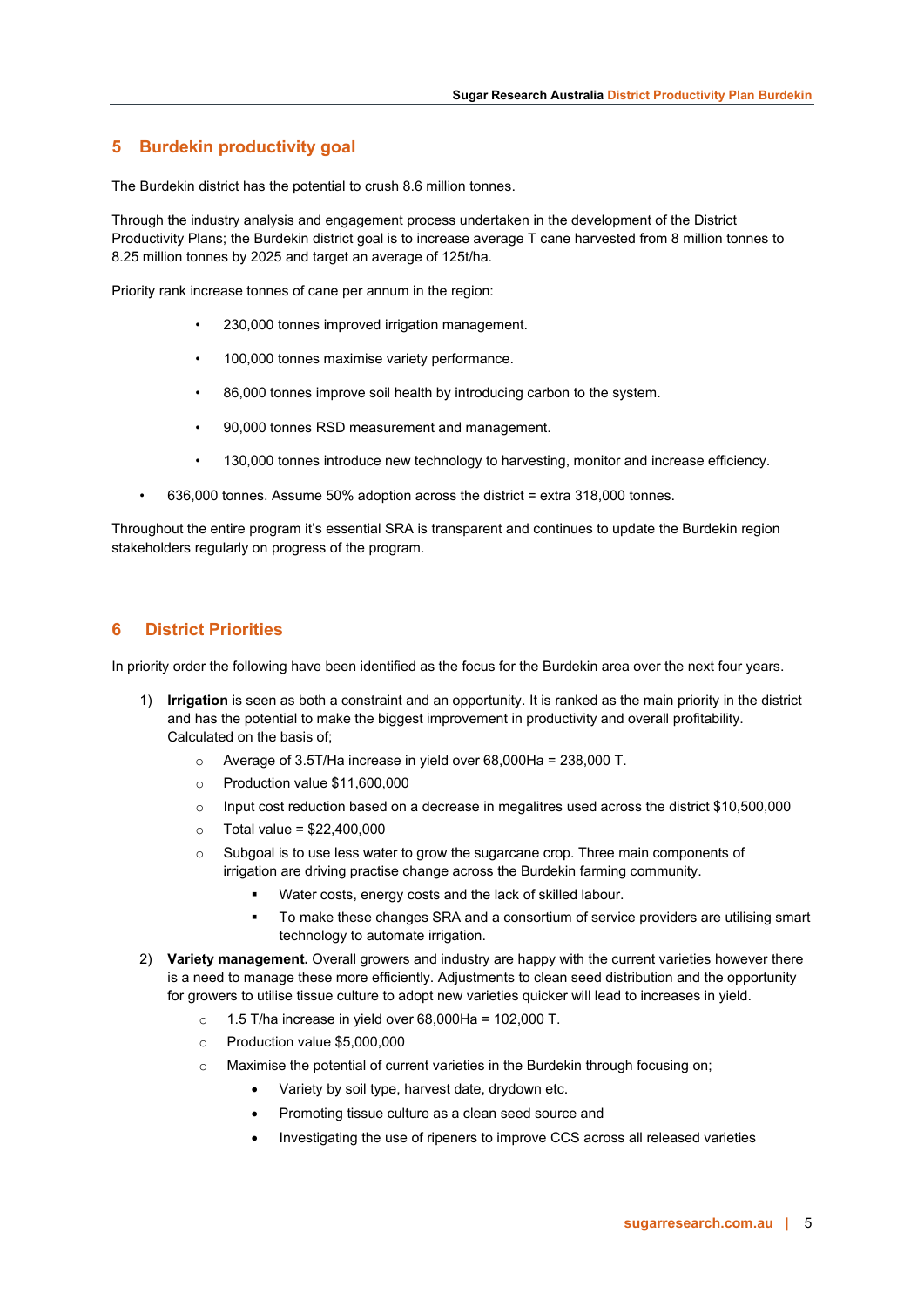- 3) **Soil health improvement** was also identified as an opportunity. Improving carbon input into our systems and utilise mill by-products more efficiently on farm. Constraints were identified as rising groundwater in some areas and overuse of crop protection techniques in legume fallows.
	- $\circ$  1.33 t/Ha increase in vield over 68000 Ha = 90.440T
	- o Production value \$4,300,000
	- o Improve soil health overtime
		- Get millmud ash out to soils away from the mills.
		- Improve soil carbon via mixed species fallows.
- 4) **Pest & Disease.** Recent upward trends of Ratoon Stunting Disease (RSD) on farms have prompted the district to review its current strategic plan. It is estimated that RSD is costing the Burdekin district \$4.5 million. Industry stakeholders are aware of the risk in relying on a single crop protection option to treat cane grubs particularly with the APVMA review of all neonicotinoids, currently the only options available.
	- o 11.25 t/Ha increase in yield over 8000 Ha = 90,000T
	- o Production value \$4,500,000
	- o Reduce RSD in commercial cane farms
		- Improve hygiene on farms and machinery
		- Introduce Lamp test to mills (Identify areas that are RSD positive)
		- Promote the use of clean seed source.
- 5) **Harvesting technology** and opportunities to increase adoption multiple row harvesting and harvest loss monitors to improve harvesting efficiencies and the use of autonomous machines to remove human error and increase quality/efficiency were identified by the disitrct.as a priority.
	- $\circ$  2 t/Ha increase in yield over 68000 Ha = 136000 T
	- o Production value \$6,600,000
	- o Improve billet quality and reduce harvest losses
		- Trial harvesting payment system based on quality. (HPT)
		- Autonomous harvesting. Remove human error.

| <b>PRIORITY</b>    | <b>OBJECTIVES</b>                                                                                                                                                                                                       |
|--------------------|-------------------------------------------------------------------------------------------------------------------------------------------------------------------------------------------------------------------------|
| Irrigation         | Improve irrigation and energy management                                                                                                                                                                                |
|                    | Apply water volumes that closely match soil water holding capacity of<br>$\circ$<br>soils.                                                                                                                              |
|                    | Increase yields by 3.5 tonnes/ha via correct timing and application of<br>$\circ$<br>irrigation                                                                                                                         |
|                    | Increase adoption of automation and smart technologies across the<br>$\circ$<br>district                                                                                                                                |
|                    | Automation of irrigation systems and record keeping<br>$\circ$<br>(Irrigweb) by adopting new technologies                                                                                                               |
|                    | Training, events and workshops and demonstration sites will be used<br>$\circ$                                                                                                                                          |
|                    | Introduce i-RAT (irrigation rapid assessment tool) to advisors<br>$\circ$<br>and growers. It will enable assessment and comparison of<br>irrigation practices and improve record keeping, monitoring<br>and measurement |
|                    | Irrigation management (BIP) technology, automation, factsheets,<br>$\circ$<br>workshops and training, measurement                                                                                                       |
| Variety management | Increase development, selection and adoption of improved varieties                                                                                                                                                      |
|                    | Maintain high % of clean seed uptake and increase adoption of tissue<br>$\circ$<br>culture to 20,000 seedlings                                                                                                          |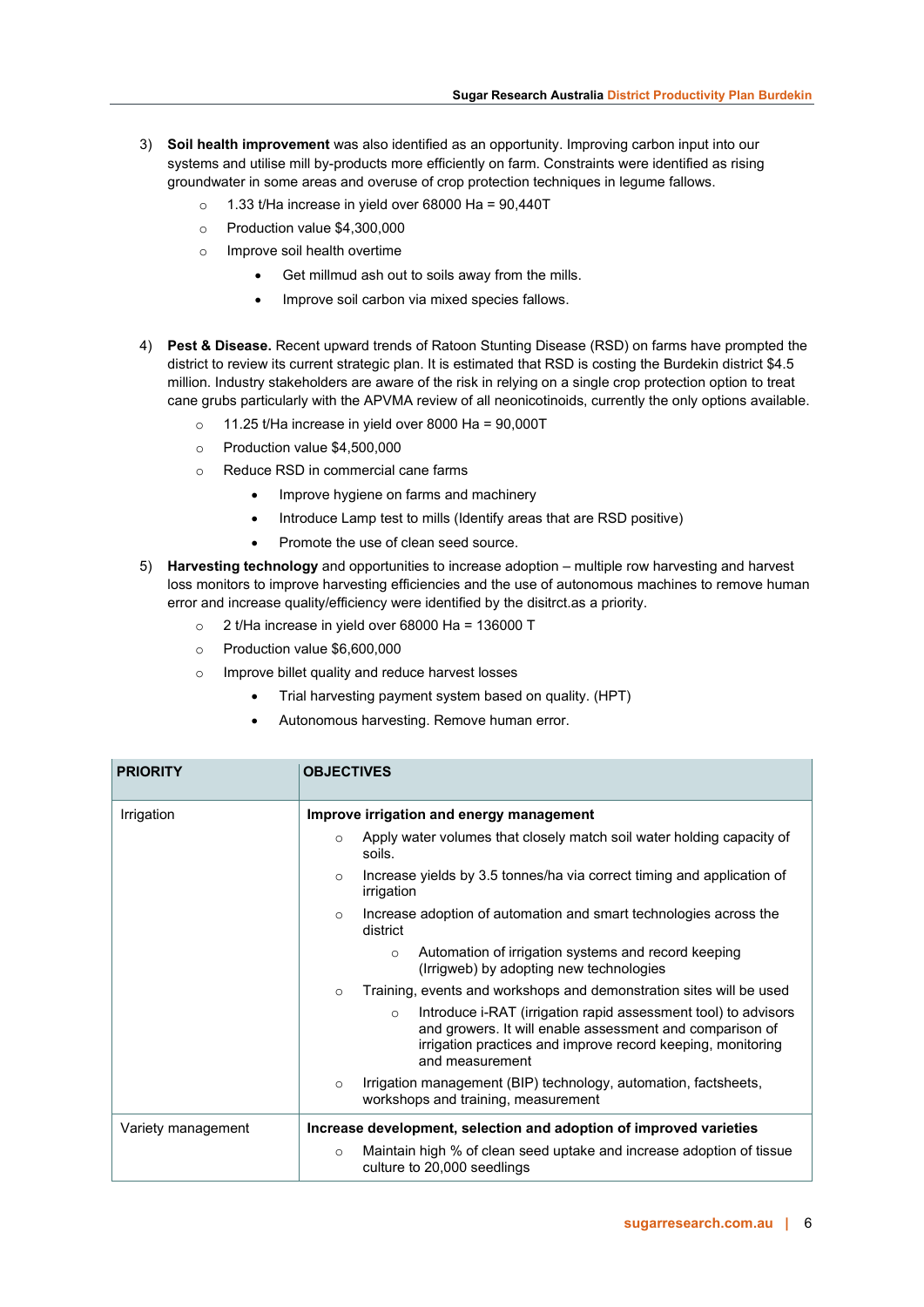|                | Improve grower adoption of QCANE select<br>$\circ$                                                                           |
|----------------|------------------------------------------------------------------------------------------------------------------------------|
|                | Speed up the process to get new varieties out to growers and increase<br>$\circ$<br>adoption.                                |
|                | Development of varieties suited to Burdekin region and potential<br>O<br>different income streams from sugarcane             |
|                | Variety management maximising performance<br>O                                                                               |
|                | Investigate growth regulators to improve CCS<br>$\circ$                                                                      |
|                | Clean seed distribution review<br>$\circ$                                                                                    |
| Soil health    | Increase yield and sustainability through adoption of improved farming<br>systems                                            |
|                | Develop methods of increasing and introducing carbon into soil<br>$\circ$                                                    |
|                | Mixed species fallow<br>$\circ$                                                                                              |
|                | Smart technology that measures soil health indicators<br>$\circ$                                                             |
|                | Increase productivity by 1.3t/ha across 50% of the Burdekin<br>$\circ$                                                       |
|                | Address rising groundwater in the BRIA and its effect on production<br>$\circ$                                               |
|                | Utilise mil mud ash at low rates to address poor performing soil types.<br>$\circ$                                           |
|                | Cost effective sub surface mill by products application<br>$\circ$                                                           |
|                | Address over use of pesticides in legume fallow crops                                                                        |
|                | $\circ$                                                                                                                      |
|                | Understanding phosphorous requirements                                                                                       |
|                | Soil science challenge<br>$\circ$                                                                                            |
|                | Research program to address<br>$\circ$                                                                                       |
|                | Soil assay available P<br>$\circ$                                                                                            |
|                | P fertilizer recovery<br>$\circ$                                                                                             |
|                | Yield and economic response<br>$\circ$                                                                                       |
|                | Placement impact<br>$\circ$                                                                                                  |
| Pest & disease | Improve yield by wider adoption of IPM, IWM and IDM                                                                          |
|                | Implementation of RSD LAMP testing in mills<br>$\circ$                                                                       |
|                | Structured strategy targeting severely infected subdistricts<br>$\circ$                                                      |
|                | Reduce yield constraints by spatially identifying areas of<br>$\circ$<br>pest/disease/weed pressure and severity             |
|                | Strategic pesticide application (spot versus broadcast spraying)<br>$\circ$                                                  |
|                | $\circ$ Support spray technology that only applies pesticides where<br>needed                                                |
|                | Reduce reliance on a single crop protection to treat canegrubs<br>$\circ$                                                    |
|                | Develop a decision support tool coupled with alternative<br>$\circ$<br>strategies                                            |
|                | Investigate strategic tillage practise vs herbicide application practises<br>$\circ$                                         |
| Harvesting     | Increase yield and profitability through adoption of new harvesting<br>technology                                            |
|                | Increase productivity by 2 t/ha on 50% of the district<br>$\circ$                                                            |
|                | 30% adoption of yield and cane loss monitors<br>$\circ$                                                                      |
|                | Conduct more harvest trials in the Burdekin                                                                                  |
|                | Develop a pilot group of growers, harvester operators and millers to<br>$\circ$<br>trial a payment system based off the HDST |
|                | Coordinate changes to the harvesting payment system<br>$\circ$                                                               |
|                | Investigate grain harvester technology for autonomous harvesting<br>O                                                        |
|                | 10% adoption of green cane harvesting in the district<br>$\circ$                                                             |
|                | Development and rollout of SRA DAF harvesting decision support tool<br>$\circ$                                               |
|                |                                                                                                                              |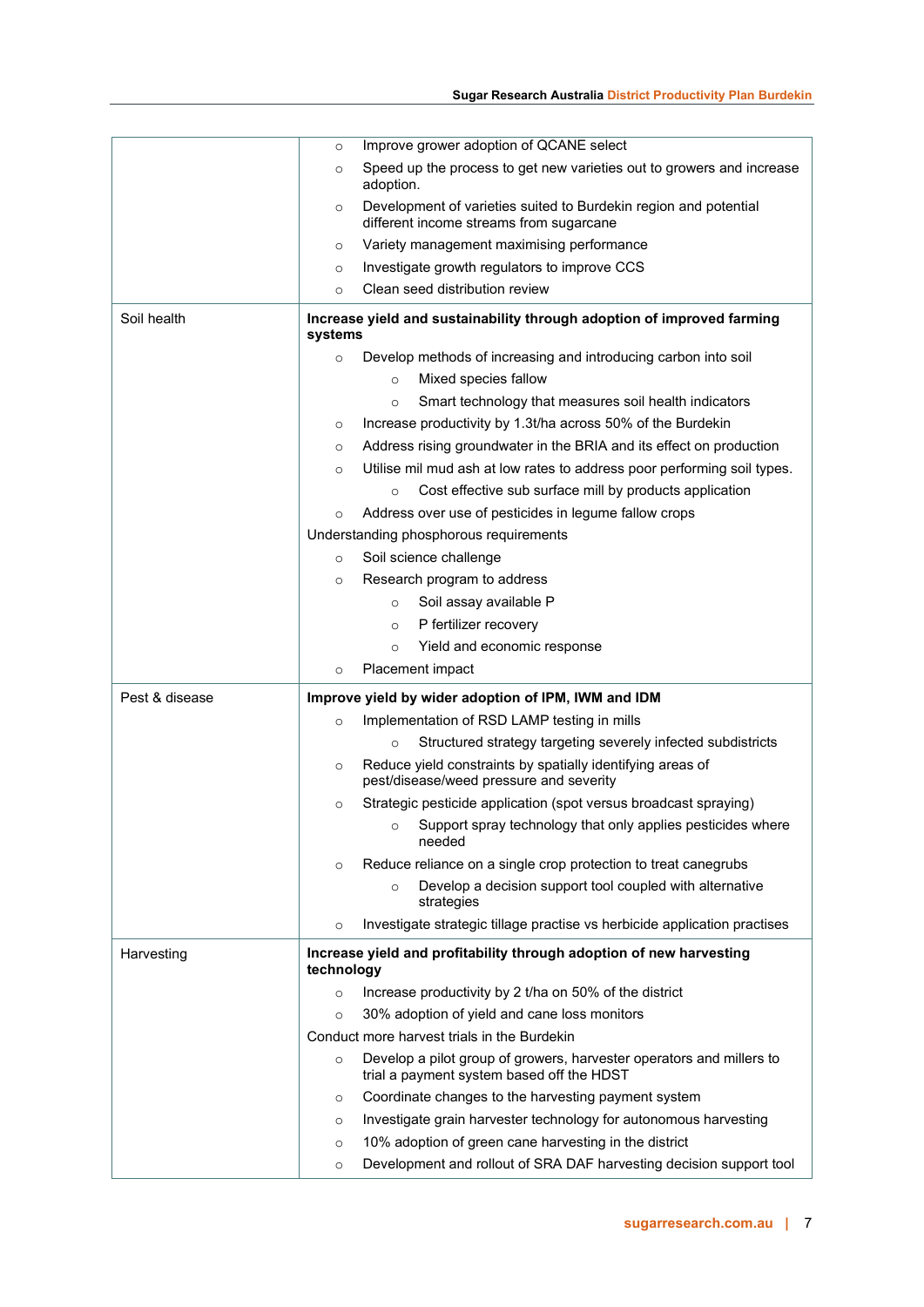| <b>Prod Services</b> | <b>Burdekin</b><br>Productivity<br>Services (BPS) | Manager, Rob Milla<br>BPS is a voluntary levy funded organisation with levies paid by both<br>growers and the miller. BPS has 11 staff who deliver core BPS services<br>including distribution or approved seed cane, pest and disease surveys<br>and advice, on farm agronomic support and collection and interpretation<br>of industry data to improve productivity and profitability. Key focus areas<br>of agronomic support include variety management, soil health and<br>farming systems, irrigation, and adoption of technology. BPS work<br>closely with SRA at the district level to identify locally relevant issues<br>that impact on productivity and profitability. |
|----------------------|---------------------------------------------------|-----------------------------------------------------------------------------------------------------------------------------------------------------------------------------------------------------------------------------------------------------------------------------------------------------------------------------------------------------------------------------------------------------------------------------------------------------------------------------------------------------------------------------------------------------------------------------------------------------------------------------------------------------------------------------------|
| <b>Millers</b>       |                                                   | Wilmar owns and operate all 4 mills in the Burdekin and crush the combined 8 million<br>tonnes annually with potential to crush 8.6 million tonnes.                                                                                                                                                                                                                                                                                                                                                                                                                                                                                                                               |
|                      |                                                   | Wilmar has their own plant breeding operation that works closely with SRA to generate<br>highly productive varieties for the industry.                                                                                                                                                                                                                                                                                                                                                                                                                                                                                                                                            |
|                      | three of the four regions.                        | Wilmar is one of the largest farming entities in the Burdekin with farms spread across                                                                                                                                                                                                                                                                                                                                                                                                                                                                                                                                                                                            |

| <b>Stakeholder type</b>                               | Number/ key stakeholders                                                                                                    | <b>Total Area</b> |       |
|-------------------------------------------------------|-----------------------------------------------------------------------------------------------------------------------------|-------------------|-------|
| X Large growers – over<br>100,000 T cane              | 8                                                                                                                           | 13,460 ha         | 20.3% |
| Very large growers - over<br>50,000T cane             | 15                                                                                                                          | 8119 ha           | 12.3% |
| Large grower - over<br>20,000T cane                   | 57                                                                                                                          | 14,298 ha         | 21.6% |
| Medium grower – between<br>8,000T cane - 20,000T cane | 154                                                                                                                         | 16,562 ha         | 25%   |
| Other growers $< 8,000T$                              | 225                                                                                                                         | 13,762 ha         | 20.8% |
| Milling companies                                     | Wilmar                                                                                                                      |                   |       |
| Grower representative<br>organisations                | <b>CANEGROWERS Burdekin Limited</b><br>Pioneer Canegrowers Organisation<br>Kalamia Canegrowers Organisation<br>Agforce Cane |                   |       |
| Productivity companies                                | <b>Burdekin Productivity Services</b>                                                                                       |                   |       |
| Regional variety committees                           | <b>Burdekin Regional District Variety</b><br>Committee                                                                      |                   |       |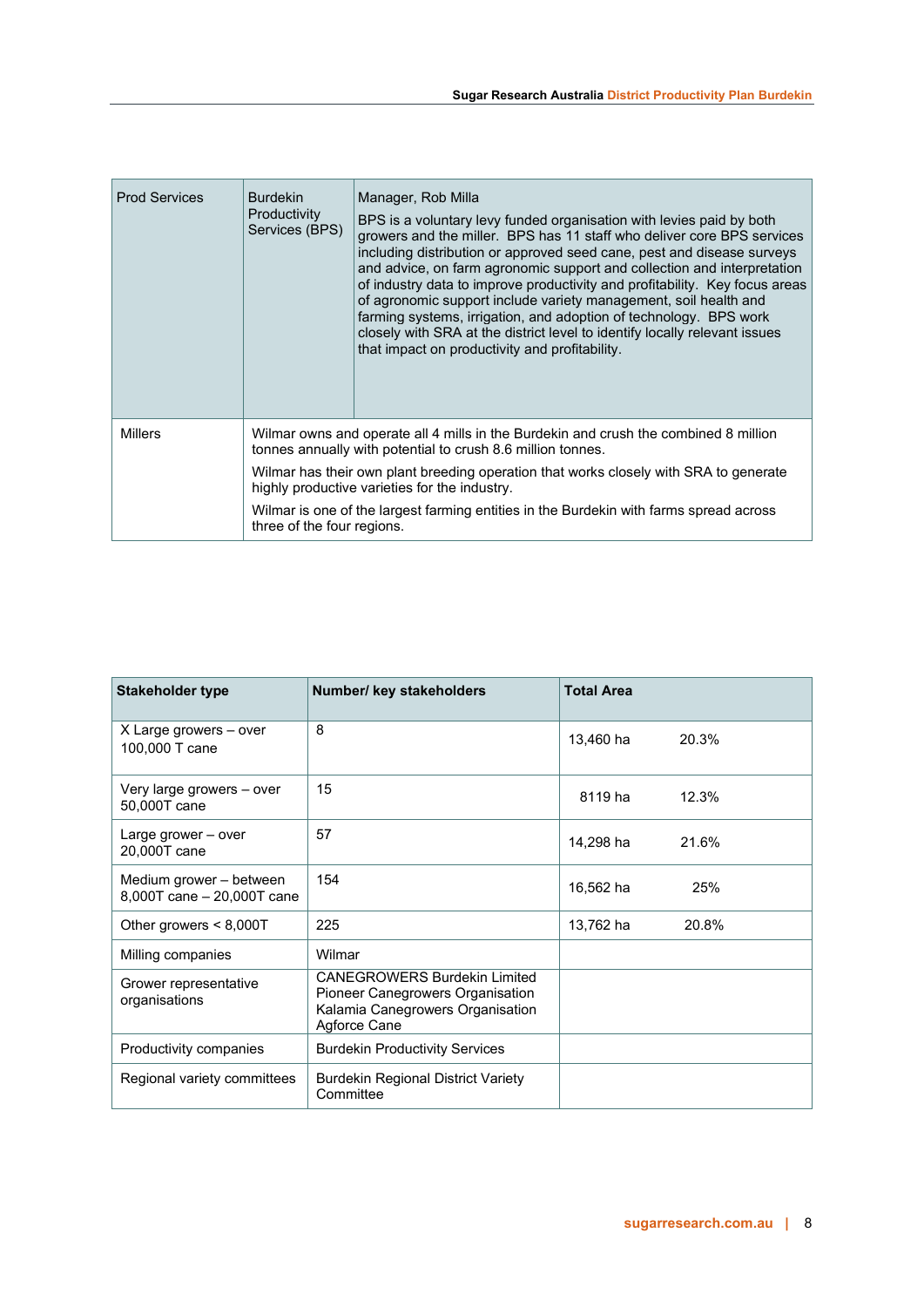# <span id="page-9-0"></span>**7 Recent stakeholder engagement events**

|                                              | <b>DELIVERED THROUGH SRA</b>                                                                                                                                                                 | <b>DELIVERY PARTNER</b>                                       |
|----------------------------------------------|----------------------------------------------------------------------------------------------------------------------------------------------------------------------------------------------|---------------------------------------------------------------|
|                                              |                                                                                                                                                                                              | <b>EXTERNAL TO SRA</b>                                        |
| <b>Education/Training</b>                    | Presented data on two SRA projects to 170 growers<br>across 12 shed meetings.                                                                                                                | <b>Burdekin Productivity</b><br>Services & Farmassist         |
|                                              | PowerPoint presentation to GBRF for Burdekin<br>Irrigation project.                                                                                                                          |                                                               |
|                                              | PowerPoint presentation on Burdekin irrigation<br>project at Bbifmac AGM.                                                                                                                    | <b>Bbifmac</b>                                                |
|                                              | Coordinated and facilitated the first regional RSD<br>workshop in the Burdekin.                                                                                                              | <b>Burdekin Productivity Services</b>                         |
|                                              | Coordinated and assisted the delivery of Group<br>A herbicide resistance information to a small group<br>of growers.                                                                         |                                                               |
|                                              | Factsheets created for growers involved in the<br>Burdekin Irrigation project                                                                                                                |                                                               |
|                                              | Presented to CBL board on the Burdekin Irrigation<br>project.                                                                                                                                | <b>CQ University</b>                                          |
|                                              | Coordinated 75 year 3 Burdekin primary students to<br>visit the Brandon station                                                                                                              | <b>CQ University</b>                                          |
|                                              | Coordinated and facilitated 26 year 5 students<br>from a Townsville state school to a local farm in Giru.                                                                                    | Autoweed and Burdekin<br>productivity Services                |
|                                              | Coordinated and supervised partially a year 11 student<br>for work experience on the station for a week.                                                                                     |                                                               |
|                                              | Coordinated Autoweed managing director to be guest<br>speaker at BPS AGM.                                                                                                                    | Farmacist<br>DAF, BPS, Farmacist, Agritech                    |
|                                              | Attended project Bluewater spray dye night                                                                                                                                                   | Solutions, NQDT, CBL, PCGO,<br>KCGO, Agforce Wilmar.          |
|                                              | Attended and represented SRA at Burdekin Cane<br>Extension Group meeting.                                                                                                                    |                                                               |
| <b>Marketing and</b><br>promotion of new     | Presented and promoted data on new variety SRA32<br>to 170 growers at 12 shed meetings.                                                                                                      | <b>Burdekin Productivity</b><br><b>Services and Farmacist</b> |
| varieties in region                          | One small grower has purchased and received tissue<br>culture. Recently convinced a large grower to purchase<br>tissue culture.                                                              |                                                               |
|                                              | Accompanied Pioneer canegrowers manager on a<br>tour of the plant breeding facilities on station.                                                                                            |                                                               |
|                                              | Regular drone flights over PATS for the first three<br>months until canopy cover. CATS and<br>FATS flown monthly looking for variation between plant<br>health, height, and growth patterns. |                                                               |
| <b>Assist growers</b><br>with on farm trials | Harvested a nitrogen response trial on one of the<br>Burdekin's largest family-owned cane farm.                                                                                              | Smartcane BMP                                                 |
|                                              | Coordinated and assisted the installation of<br>Schlott hardware on a grower's harvester.                                                                                                    | Norris ECT                                                    |
|                                              | Coordinated and assisted Herbert<br>DM with harvesting Mass<br>Biomass trial and Schlott harvester losses.                                                                                   |                                                               |
|                                              | Implemented a trial plan, calibrated fertiliser box for a<br>nutrient response trial.                                                                                                        | Smartcane BMP an extension<br>of Cane 2 Creek                 |
|                                              | Selected paddocks and coordinated Autoweed data<br>collection and trials on various growers' paddocks.                                                                                       | Autoweed and JCU                                              |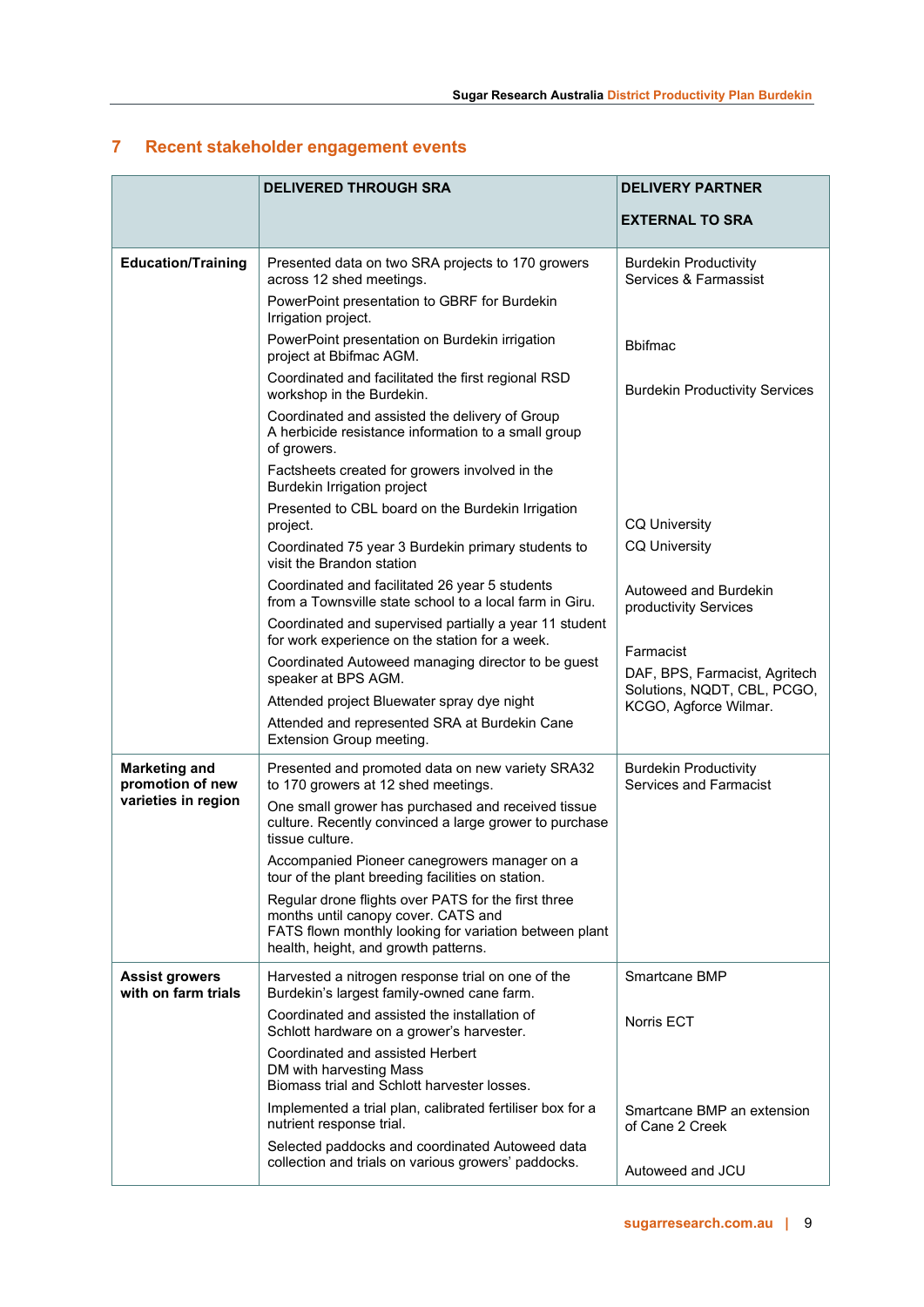| Investigate and<br>promote<br>complementary<br>income streams for | Investigated the opportunity for Burdekin growers to<br>grow and sell industrial hemp as a fallow crop,<br>alternatives to sugarcane crystals. | <b>DAF</b>        |
|-------------------------------------------------------------------|------------------------------------------------------------------------------------------------------------------------------------------------|-------------------|
| industry                                                          | B Green assistance in choosing a variety.                                                                                                      | Growers, Burdekin |

## <span id="page-10-0"></span>**8 Events scheduled**

| <b>Month</b>                                                                                                                                                                                                                                                                                                                                                                   | Events (As at 8.04.2022)                 |  |  |  |  |  |
|--------------------------------------------------------------------------------------------------------------------------------------------------------------------------------------------------------------------------------------------------------------------------------------------------------------------------------------------------------------------------------|------------------------------------------|--|--|--|--|--|
| January                                                                                                                                                                                                                                                                                                                                                                        |                                          |  |  |  |  |  |
|                                                                                                                                                                                                                                                                                                                                                                                | Autoweed spray trial                     |  |  |  |  |  |
|                                                                                                                                                                                                                                                                                                                                                                                | Grower station field walk                |  |  |  |  |  |
|                                                                                                                                                                                                                                                                                                                                                                                | Shed meetings x 12                       |  |  |  |  |  |
|                                                                                                                                                                                                                                                                                                                                                                                | FEAT workshop                            |  |  |  |  |  |
| March                                                                                                                                                                                                                                                                                                                                                                          | Autoweed trial                           |  |  |  |  |  |
|                                                                                                                                                                                                                                                                                                                                                                                | Weed resistance workshop                 |  |  |  |  |  |
|                                                                                                                                                                                                                                                                                                                                                                                | RVA meeting                              |  |  |  |  |  |
|                                                                                                                                                                                                                                                                                                                                                                                | Rotary North Qld Field Day               |  |  |  |  |  |
|                                                                                                                                                                                                                                                                                                                                                                                | <b>BCEG</b> meeting                      |  |  |  |  |  |
|                                                                                                                                                                                                                                                                                                                                                                                | Irrigation field walk demonstration      |  |  |  |  |  |
|                                                                                                                                                                                                                                                                                                                                                                                | Irrigation workshop                      |  |  |  |  |  |
|                                                                                                                                                                                                                                                                                                                                                                                | Grower station field walk                |  |  |  |  |  |
|                                                                                                                                                                                                                                                                                                                                                                                | Grower field day planning tissue culture |  |  |  |  |  |
| June                                                                                                                                                                                                                                                                                                                                                                           | Young grower group                       |  |  |  |  |  |
|                                                                                                                                                                                                                                                                                                                                                                                | <b>SRA Field Day</b>                     |  |  |  |  |  |
|                                                                                                                                                                                                                                                                                                                                                                                | Harvester loss monitor trial             |  |  |  |  |  |
|                                                                                                                                                                                                                                                                                                                                                                                | SHP grower update                        |  |  |  |  |  |
|                                                                                                                                                                                                                                                                                                                                                                                | SRA phosphorous trials                   |  |  |  |  |  |
|                                                                                                                                                                                                                                                                                                                                                                                | <b>SRA</b> nutrient harvest trial        |  |  |  |  |  |
| February<br>April<br>May<br>July<br>August<br>Harvester decision support tool workshop<br>Irrigation field walk demo<br>September<br><b>Nutrient trial</b><br>SHP Field Day<br>October<br>Subsurface field day<br>Irrigation field walk demonstration<br><b>SRA 6ES Toolbox</b><br>November<br>SHP Field Day<br>Mixed species fallow field day<br>December<br>FAW in sugarcane |                                          |  |  |  |  |  |
|                                                                                                                                                                                                                                                                                                                                                                                |                                          |  |  |  |  |  |
|                                                                                                                                                                                                                                                                                                                                                                                |                                          |  |  |  |  |  |
|                                                                                                                                                                                                                                                                                                                                                                                |                                          |  |  |  |  |  |
|                                                                                                                                                                                                                                                                                                                                                                                |                                          |  |  |  |  |  |
|                                                                                                                                                                                                                                                                                                                                                                                |                                          |  |  |  |  |  |
|                                                                                                                                                                                                                                                                                                                                                                                |                                          |  |  |  |  |  |
|                                                                                                                                                                                                                                                                                                                                                                                |                                          |  |  |  |  |  |
|                                                                                                                                                                                                                                                                                                                                                                                |                                          |  |  |  |  |  |
|                                                                                                                                                                                                                                                                                                                                                                                |                                          |  |  |  |  |  |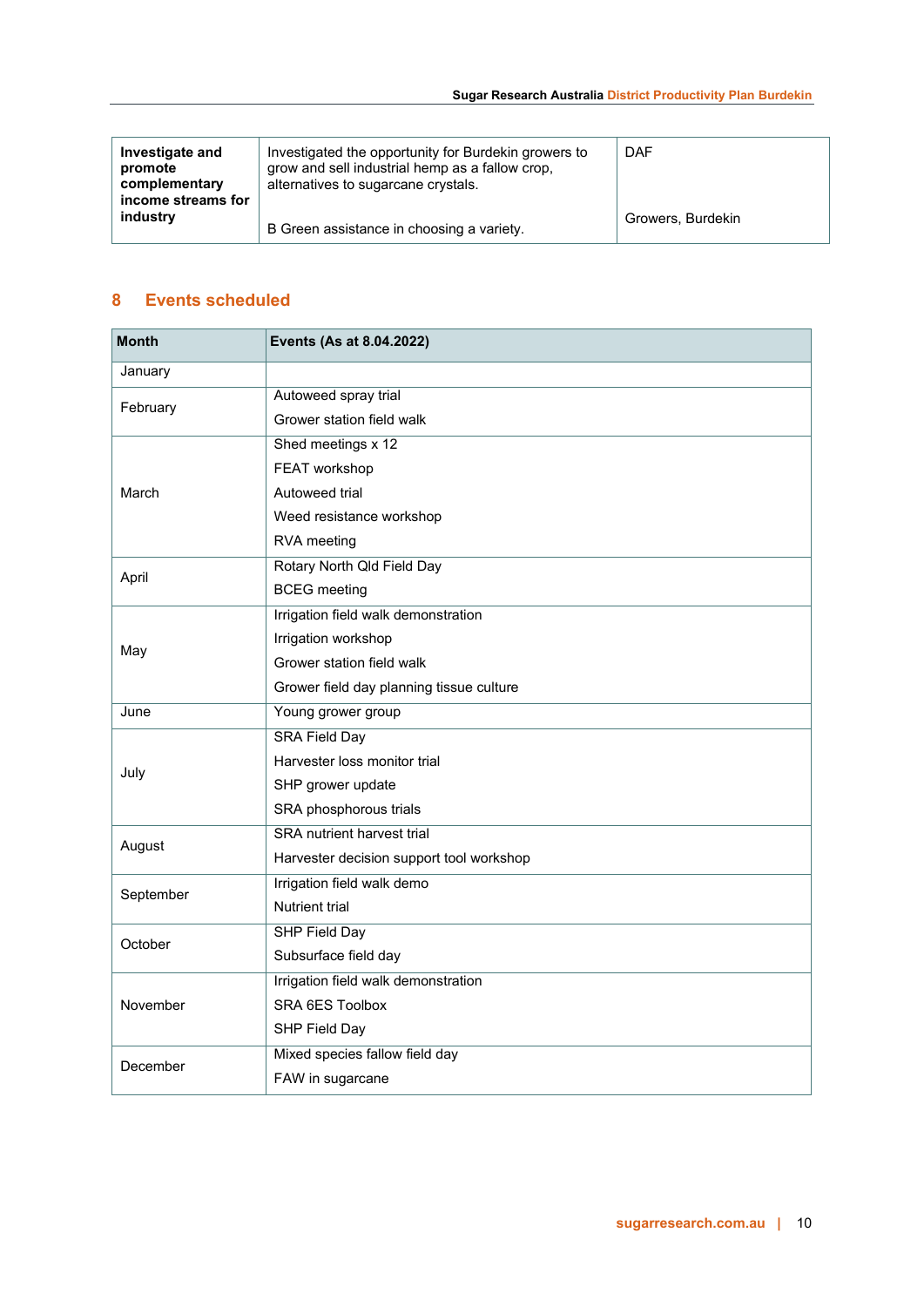## **9 Implementation Strategy and Actions**

The tables below present the key actions to address these priorities.

## **9.1 Irrigation**

The objectives for this priority are:

- Improve irrigation and energy management
- Record keeping, monitoring and measurement
- Adapt automation
- Training and workshops

These objectives will be achieved in collaboration with Growers, BPS, Wilmar, Bbifmac, Agriculture Consultants, LBW, Sunwater, Universities and NQDT

<span id="page-11-1"></span><span id="page-11-0"></span>

| <b>Targeted Practices</b>                                                                                                                                                                                       | How will we do it?<br>Measurement of the issue:<br>Education and knowledge<br>transfer; Planning, Industry<br>engagement, New practices;<br><b>Product: or Service</b> | What is the activity?                                                                                                                                                                                      | What outputs will be produced?                                                                                                                                                                                                                                                                                                                                | <b>Which MEE</b><br>outcomes are<br>most relevant? | <b>Investment Outcome</b>                                                                                                                                                                                                                                  | <b>Investment measures</b>                                                                                                                                                                                                                                                                                              |
|-----------------------------------------------------------------------------------------------------------------------------------------------------------------------------------------------------------------|------------------------------------------------------------------------------------------------------------------------------------------------------------------------|------------------------------------------------------------------------------------------------------------------------------------------------------------------------------------------------------------|---------------------------------------------------------------------------------------------------------------------------------------------------------------------------------------------------------------------------------------------------------------------------------------------------------------------------------------------------------------|----------------------------------------------------|------------------------------------------------------------------------------------------------------------------------------------------------------------------------------------------------------------------------------------------------------------|-------------------------------------------------------------------------------------------------------------------------------------------------------------------------------------------------------------------------------------------------------------------------------------------------------------------------|
| <b>Burdekin Irrigation Project</b><br>Volumes applied before and<br>after. Measure yield<br>improvement on<br>demonstration sites and<br>extrapolate data across<br>district.<br>Present to<br><b>June 2024</b> | Education and knowledge<br>transfer                                                                                                                                    | Measure baseline irrigation<br>volumes & energy use<br>Promote the use of Irrigweb<br>and Opticane<br>Promote automation of<br>irrigation systems<br>Develop demonstration sites<br>and training workshops | Consortium engaging one on one<br>taking initial measurements.<br>Irrigweb training provided<br>Automation installs, Growers access<br>to funding by way of a tools rebate.<br>Bbifmac install WQ measurements<br>on sites. Grower learnings.<br>Project presentation @ shed<br>meetings.<br>Demos & field days<br>Case studies<br>Presentations to industry. | Increased<br>solution uptake                       | Better use of water and<br>energy.<br>Improved productivity due to<br>less over and under<br>(Improved NUE<br>irrigation.<br>& WUE)<br>Remove human error.<br>Improve grower lifestyle<br>Automate record keeping<br>Fill existing labour shortage<br>gap. | High input demonstration<br>sites. Replicated strip trials<br>will demonstrate grower<br>irrigation practice vs<br>improved irrigation practise.<br>Yield will be recorded over<br>the life of the project.<br>26 growers initial EOI 1<br>28 growers EOI 2<br>Larger growers opting for<br>this technology. (Large Ha) |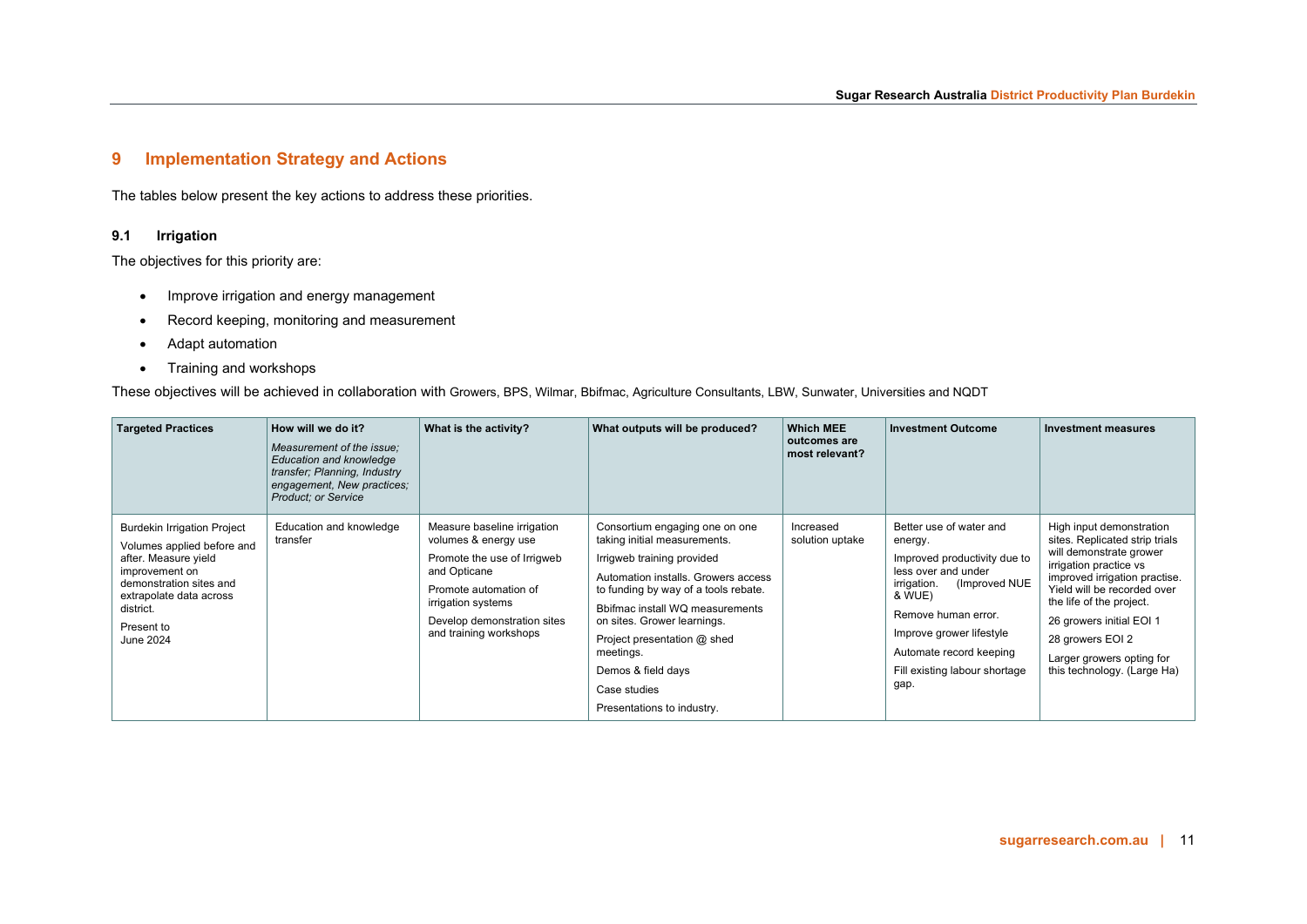## **9.2 Variety management**

The objectives for this priority are to:

- Speed up the process to get new varieties out to growers.
- Varieties Bred for purpose
- Variety management maximising performance
- Clean seed distribution review

These objectives will be achieved in collaboration with growers, Wilmar and BPS.

<span id="page-12-0"></span>

| <b>Targeted Practices</b>                                                                                                                                                                                                                                                                      | How will we do it?<br>Measurement of the<br><i>issue: Education and</i><br>knowledge transfer:<br>Planning, Industry<br>engagement, New<br>practices: Product: or<br>Service | What is the activity?                                                                                                             | What outputs will<br>be produced? | <b>Which MEE</b><br>outcomes are most<br>relevant? | <b>Investment Outcome</b>                                                                                                                                                                                                                                                                                    | <b>Investment measures</b>                                                      |
|------------------------------------------------------------------------------------------------------------------------------------------------------------------------------------------------------------------------------------------------------------------------------------------------|------------------------------------------------------------------------------------------------------------------------------------------------------------------------------|-----------------------------------------------------------------------------------------------------------------------------------|-----------------------------------|----------------------------------------------------|--------------------------------------------------------------------------------------------------------------------------------------------------------------------------------------------------------------------------------------------------------------------------------------------------------------|---------------------------------------------------------------------------------|
| Investigate other crops /<br>technology<br>Develop a range of<br>niche varieties for<br>different income<br>streams.<br>Maximise productivity by<br>planting and harvesting<br>by variety trait and crop<br>age.<br>Monitor grower using<br>tissue culture. Evaluate<br>potential \$ generated | Education and<br>knowledge transfer                                                                                                                                          | Promotion of new varieties.<br>Evaluate and participate in<br>variety strip trial<br>implementation and data<br>analysis with BPS | Variety strip trial<br>data       | Increased solution<br>uptake                       | Improved adoption of new<br>varieties.<br>High percentage of grower clean<br>seed / tissue culture uptake.<br>Improved yields across the<br>district.<br>Grower knowledge /<br>understanding of variety<br>selection, placement, and harvest<br>time.<br>Variety development for different<br>income streams | Grower uptake.<br>Variety strip trial data<br>Increase tonnage<br>through mills |
| (Ongoing)                                                                                                                                                                                                                                                                                      | Education and<br>knowledge transfer                                                                                                                                          | Monitor grower using<br>tissue culture. Evaluate<br>potential \$ generated                                                        |                                   | Increased solution<br>uptake                       | Larger uptake of clean seed and<br>tissue culture                                                                                                                                                                                                                                                            | Grower uptake.                                                                  |
|                                                                                                                                                                                                                                                                                                | Product                                                                                                                                                                      | Help design or review of<br>an app or something like<br><b>QcaneSelect for mobile</b><br>phones.                                  | QCane App                         | Improved solution<br>packaging                     |                                                                                                                                                                                                                                                                                                              | Commercial interest                                                             |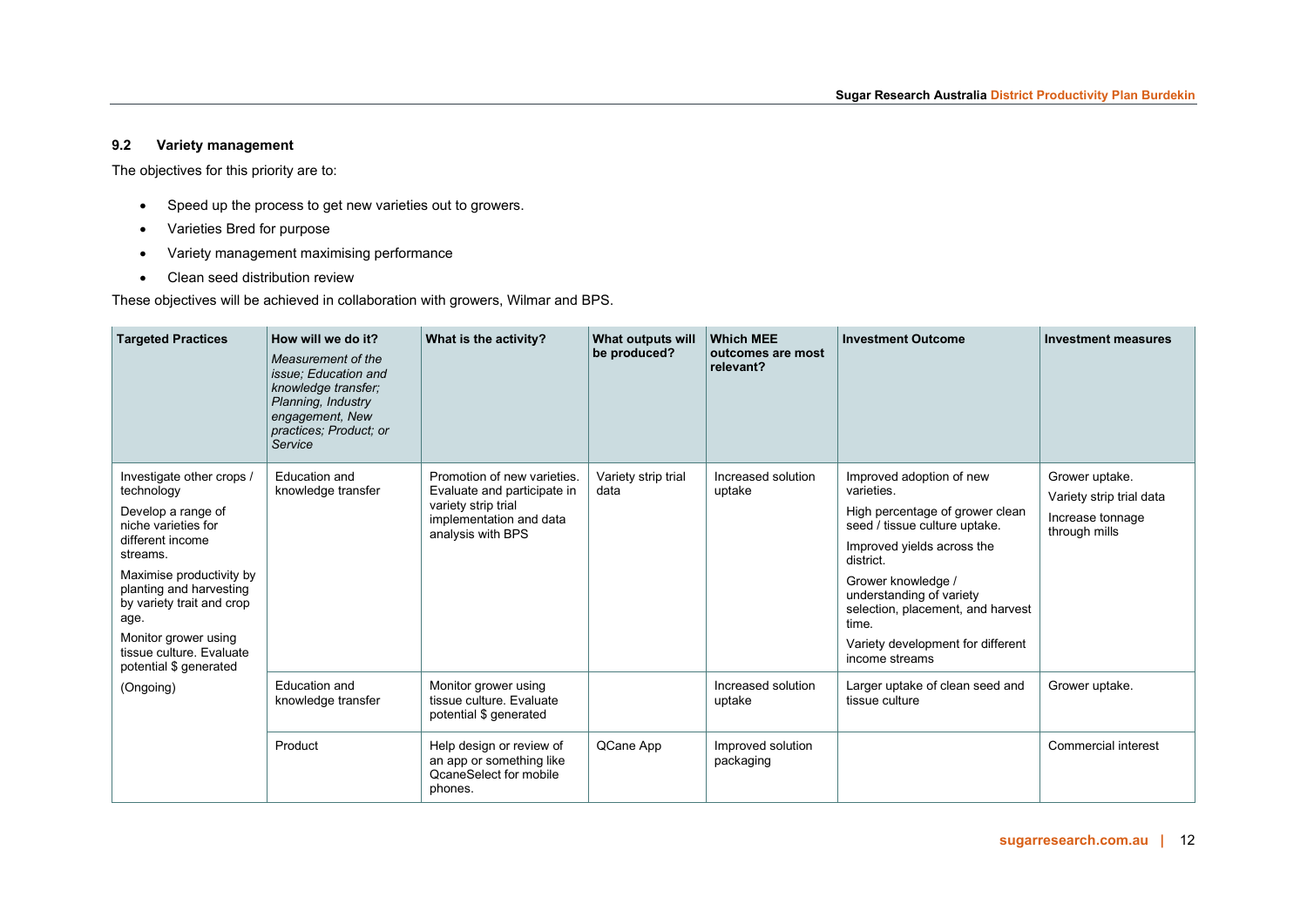### **9.3 Soil health**

The objectives for this priority are to:

- Develop methods of increasing carbon in our soils.
- Utilise mil mud ash at low rates to address poor performing soil types.
- Address over use of pesticides in legume fallow crops

These will be achieved in collaboration with Growers, BPS, Agriculture Consultants, NQDT, DAF, Wilmar through to June 2022

<span id="page-13-0"></span>

| <b>Targeted Practices</b>                                                                                                     | How will we do it?<br>Measurement of the<br><i>issue: Education and</i><br>knowledge transfer;<br>Planning, Industry<br>engagement, New<br>practices: Product: or<br>Service | What is the activity?                                                                                                                                                                                                                                                      | What outputs will be<br>produced?                                                                                     | <b>Which MEE outcomes</b><br>are most relevant?   | <b>Investment Outcome</b>                                                                                                                                   | <b>Investment measures</b>                                                                                         |
|-------------------------------------------------------------------------------------------------------------------------------|------------------------------------------------------------------------------------------------------------------------------------------------------------------------------|----------------------------------------------------------------------------------------------------------------------------------------------------------------------------------------------------------------------------------------------------------------------------|-----------------------------------------------------------------------------------------------------------------------|---------------------------------------------------|-------------------------------------------------------------------------------------------------------------------------------------------------------------|--------------------------------------------------------------------------------------------------------------------|
| Investigate appropriate<br>mixed species crops that<br>maximise carbon input<br>to the soil                                   | Research                                                                                                                                                                     | Develop soil health long term<br>indicators<br>Improved more efficient soil<br>health toolkit<br>Add value to existing soil health<br>long term sites<br>Investigate intercropping.<br>Which species is compatible<br>with sugarcane and provides<br>soil health benefits? | 3 demonstration<br>sites<br>4 temporal sites<br>Trial data presented<br>at shed meetings.<br>Fact sheets<br>Workshops | Research, breeding<br>and solution<br>development | Increase carbon input.<br>Develop simple smart<br>technology tools that<br>measure soil health<br>indicators.<br>Measure Improved<br>organic carbon levels. | 3 demonstration sites<br>4 temporal sites<br>Trial data presented at<br>shed meetings.<br>Fact sheets<br>Workshops |
| Develop a commercial<br>machine to apply ash<br>products at low rates<br>sub surface in one pass.<br>Set up on ground trials. | Product                                                                                                                                                                      | Set up trial around sub surface<br>mill mud / ash application at a<br>distant field away from the mill.<br>Measure the response and<br>evaluate cost.                                                                                                                      |                                                                                                                       | Improved solution<br>packaging                    |                                                                                                                                                             |                                                                                                                    |
| Education on strategic<br>tillage and herbicide<br>group rotation.                                                            | <b>Education and</b><br>knowledge transfer                                                                                                                                   | Locally SRA & BPS<br>conducting meetings with<br>growers and resellers about<br>weed resistance.                                                                                                                                                                           |                                                                                                                       | Increased solution<br>uptake                      | Speak with GRDC about<br>funding training in the<br>district                                                                                                |                                                                                                                    |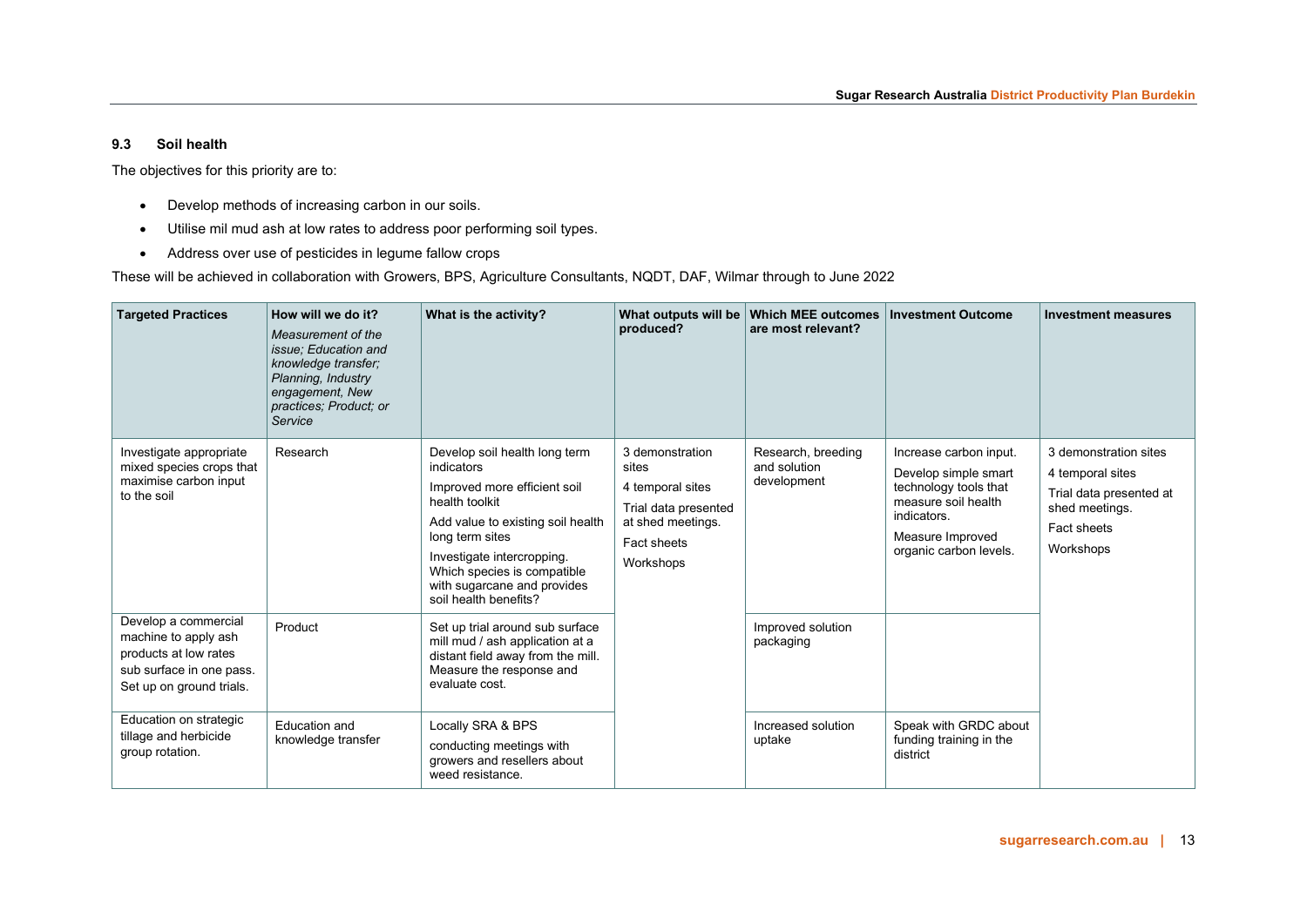### **9.4 Pest & disease**

The objectives for this priority are:

- RSD testing at the mill
- Reduce the reliance on a single pesticide
- Investigate strategic tillage practise vs herbicide application practises
- YCS

These objectives will be achieved in collaboration with growers, BPS, Wilmar and universities. The activities below are ongoing (not timebound).

<span id="page-14-0"></span>

| <b>Targeted Practices</b>                                                                          | How will we do it?<br>Measurement of the<br>issue; Education and<br>knowledge transfer;<br>Planning, Industry<br>engagement, New<br>practices; Product; or<br>Service | What is the activity?                                                                                                                                                              | What outputs will be<br>produced? | <b>Which MEE outcomes</b><br>are most relevant?   | <b>Investment Outcome</b>                                                                                                                                | <b>Investment measures</b>                                                    |
|----------------------------------------------------------------------------------------------------|-----------------------------------------------------------------------------------------------------------------------------------------------------------------------|------------------------------------------------------------------------------------------------------------------------------------------------------------------------------------|-----------------------------------|---------------------------------------------------|----------------------------------------------------------------------------------------------------------------------------------------------------------|-------------------------------------------------------------------------------|
| Engage with Wilmar<br>about setting up LAMP<br>test at one of the mills.<br>Discuss privacy issues | Product                                                                                                                                                               | Historical mapping<br>overtime, analysing the mill<br>data.                                                                                                                        |                                   | Increased solution<br>uptake                      | Map areas from the mill<br>testing and investigate<br>data. Target known<br>means of spread<br>(e.g. Planting<br>contractors, harvesting<br>contractors) | Disease free planting<br>material<br>Tissue culture sales<br>Clean seed sales |
|                                                                                                    | Education and<br>knowledge transfer                                                                                                                                   | Regional RSD workshops<br>Continual education, shed<br>meetings<br>High level Demonstration<br>site infecting plots. These<br>demonstration sites will<br>verify yield reductions. |                                   | Increased solution<br>uptake                      |                                                                                                                                                          |                                                                               |
|                                                                                                    | Product                                                                                                                                                               | Automated harvester<br>sterilisation                                                                                                                                               |                                   | Research, breeding<br>and solution<br>development |                                                                                                                                                          |                                                                               |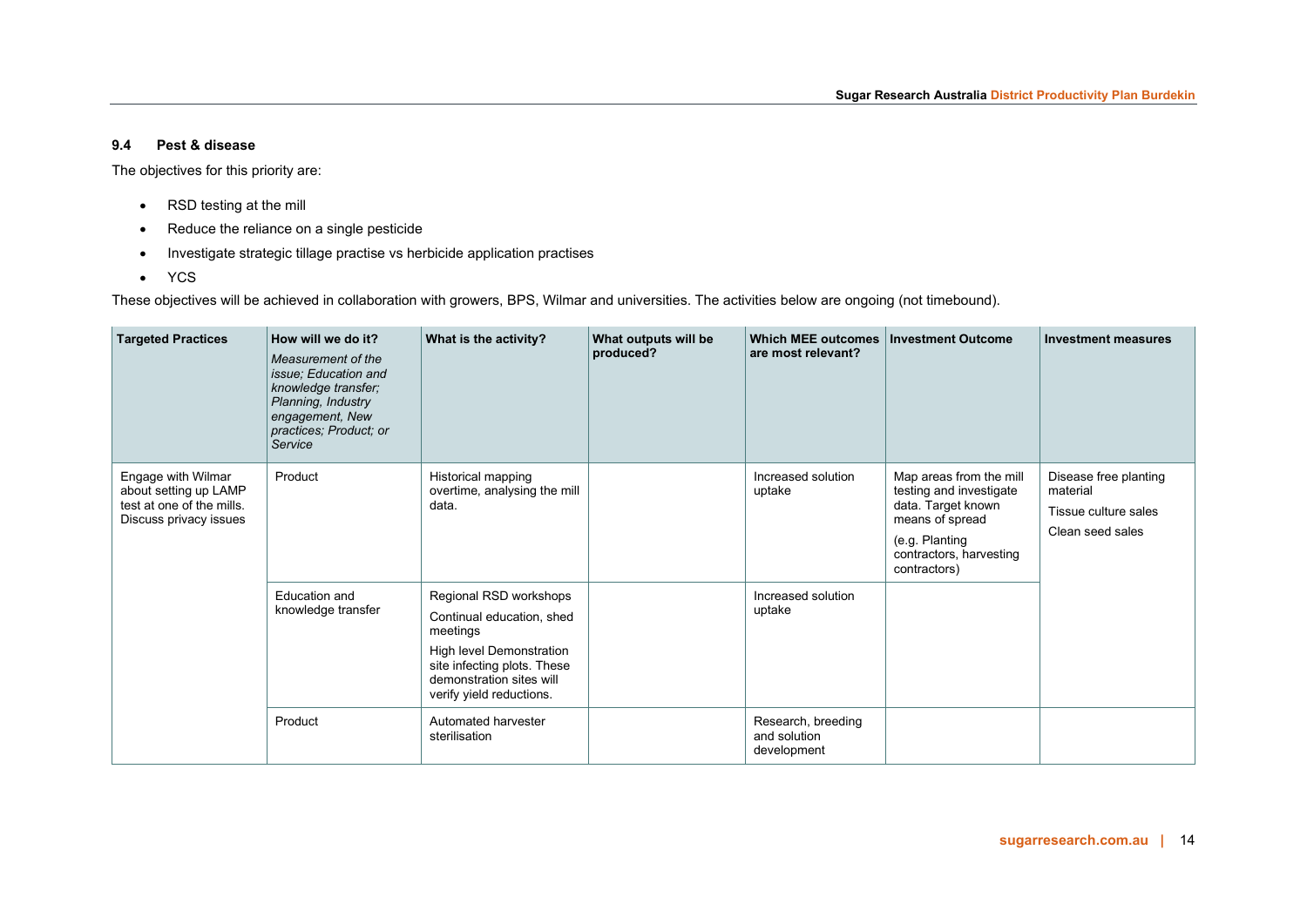| <b>Targeted Practices</b>                 | How will we do it?<br>Measurement of the<br><i>issue: Education and</i><br>knowledge transfer;<br>Planning, Industry<br>engagement, New<br>practices: Product: or<br>Service | What is the activity?                                                                                    | What outputs will be<br>produced?                                            | <b>Which MEE outcomes</b><br>are most relevant?   | <b>Investment Outcome</b>                                                                                                                            | <b>Investment measures</b> |
|-------------------------------------------|------------------------------------------------------------------------------------------------------------------------------------------------------------------------------|----------------------------------------------------------------------------------------------------------|------------------------------------------------------------------------------|---------------------------------------------------|------------------------------------------------------------------------------------------------------------------------------------------------------|----------------------------|
| Continue research and<br>development.     | Research                                                                                                                                                                     | Collaborate with pesticide<br>manufacturing companies<br>and review alternative<br>long-term strategies. | Alternatives to<br>imidacloprid and some<br>insecticides in fallow<br>crops. | Research, breeding<br>and solution<br>development | Trap cropping using<br>other plant species in<br>fallow crops.<br>Reduction in<br>imidacloprid use<br>Reduced pesticide<br>usage across the district |                            |
|                                           | <b>Education and</b><br>knowledge transfer                                                                                                                                   | Advisor training and<br>grower workshops with a<br>competency outcome.                                   | Grower adoption                                                              | Increased solution<br>uptake                      |                                                                                                                                                      |                            |
| Support JCU Autoweed<br>project.          | Research                                                                                                                                                                     | Conduct trials comparing<br>spot spray system and<br>blanket application.                                |                                                                              | Research, breeding<br>and solution<br>development |                                                                                                                                                      |                            |
| Install insect traps<br>around the region | Starch test and YCS<br>monitoring                                                                                                                                            |                                                                                                          | Improved growth,<br>stress resilience                                        |                                                   | Reduction in YCS,<br>increase tonnage                                                                                                                |                            |

## **9.5 Harvesting**

The objectives for this priority are:

- Conduct more harvest trials in the Burdekin
- Help coordinate changes to the harvester payment method
- Autonomous Harvesting
- Green cane harvesting

<span id="page-15-0"></span>These objectives will be achieved in collaboration with growers, harvesting operators, Wilmar and DAF by June 2023.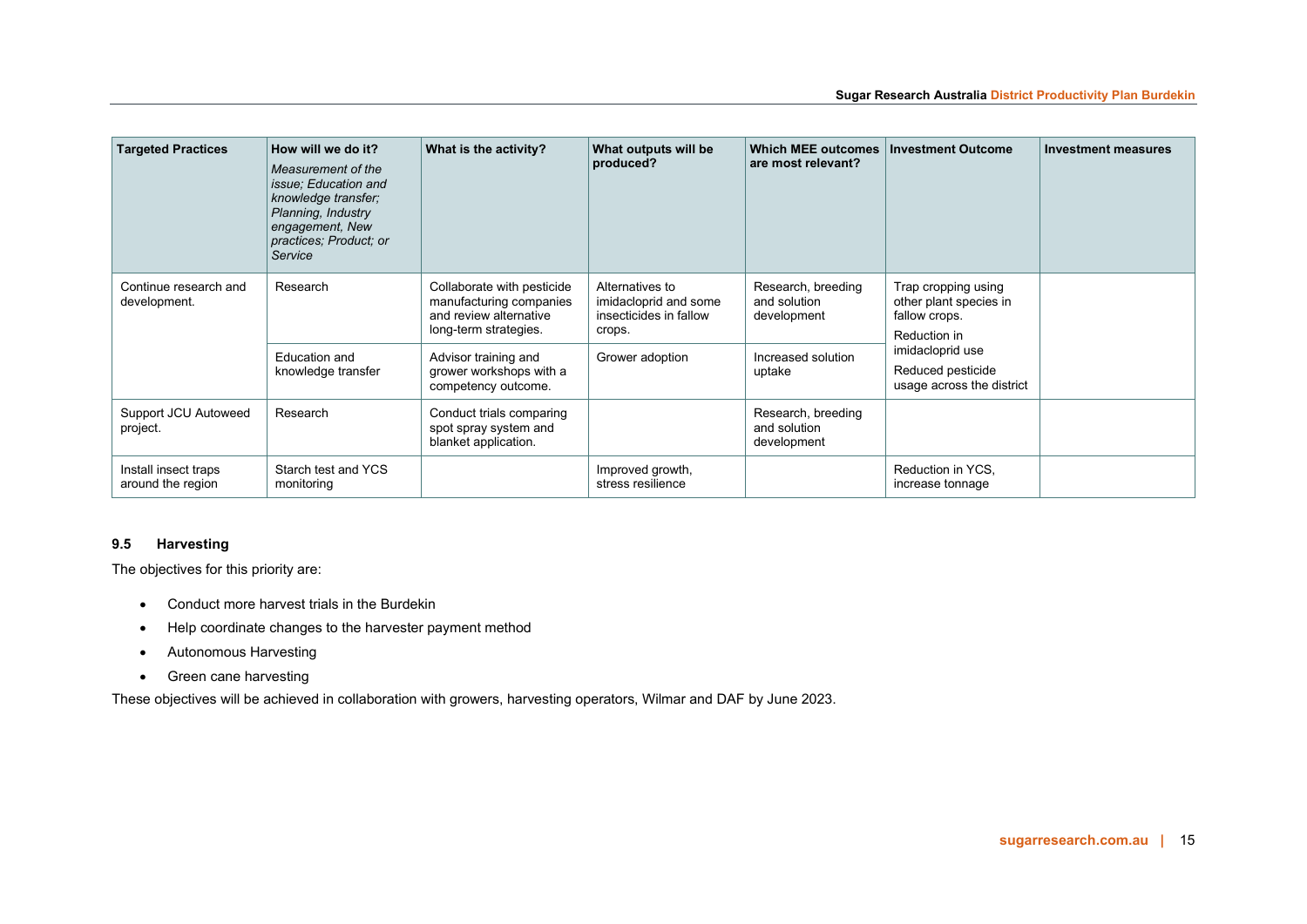| <b>Targeted Practices</b>                                                                                                         | How will we do it?<br>Measurement of the issue:<br>Education and knowledge transfer;<br>Planning, Industry engagement,<br>New practices; Product; or Service | What is the activity?                                                      | What outputs will be<br>produced?                                                                              | <b>Which MEE</b><br>outcomes are<br>most relevant? | <b>Investment Outcome</b>                                                                                                                                                                      | <b>Investment measures</b>                                                                        |
|-----------------------------------------------------------------------------------------------------------------------------------|--------------------------------------------------------------------------------------------------------------------------------------------------------------|----------------------------------------------------------------------------|----------------------------------------------------------------------------------------------------------------|----------------------------------------------------|------------------------------------------------------------------------------------------------------------------------------------------------------------------------------------------------|---------------------------------------------------------------------------------------------------|
| Introduce cane<br>loss monitors to<br>harvesters                                                                                  | Education and knowledge transfer                                                                                                                             | Demonstration of cane<br>loss monitors to grower<br>and harvesting sector. | SRA agriculture<br>machinery specialists to<br>develop workshops for<br>growers and harvesting<br>contractors. | Increased<br>solution uptake                       | Improve tonnage by better<br>ratooning and less harvest<br>losses<br>Adoption of cane loss monitors<br>to harvesters                                                                           | Adoption of cane loss<br>monitors to harvesters                                                   |
| Education of<br>economic benefits<br>to industry                                                                                  | Education and knowledge transfer                                                                                                                             | Coordinate small<br>groups of harvesting<br>contractors and<br>growers     |                                                                                                                |                                                    | More profitable industry across<br>harvesting, millers & growers.<br>Payment on quality parameters<br>as well as tonnage.<br>Introduce harvester operators<br>to the Harvester Predictive tool | Uptake of HDP tool<br>Increase tonnage<br>through the mills.<br>Better quality of cane<br>samples |
| Coordinate the<br>development of a<br>system that allows<br>control of billet<br>quality parameters<br>from a mobile<br>platform. | Education and knowledge transfer                                                                                                                             | Engage with major<br>harvester companies<br>about the concept              |                                                                                                                |                                                    | Remove the human error<br>factor.<br>Investigate current grain<br>harvester technology and<br>multiple row concept.                                                                            | Adoption and adaptation<br>of new technology to<br>harvesters                                     |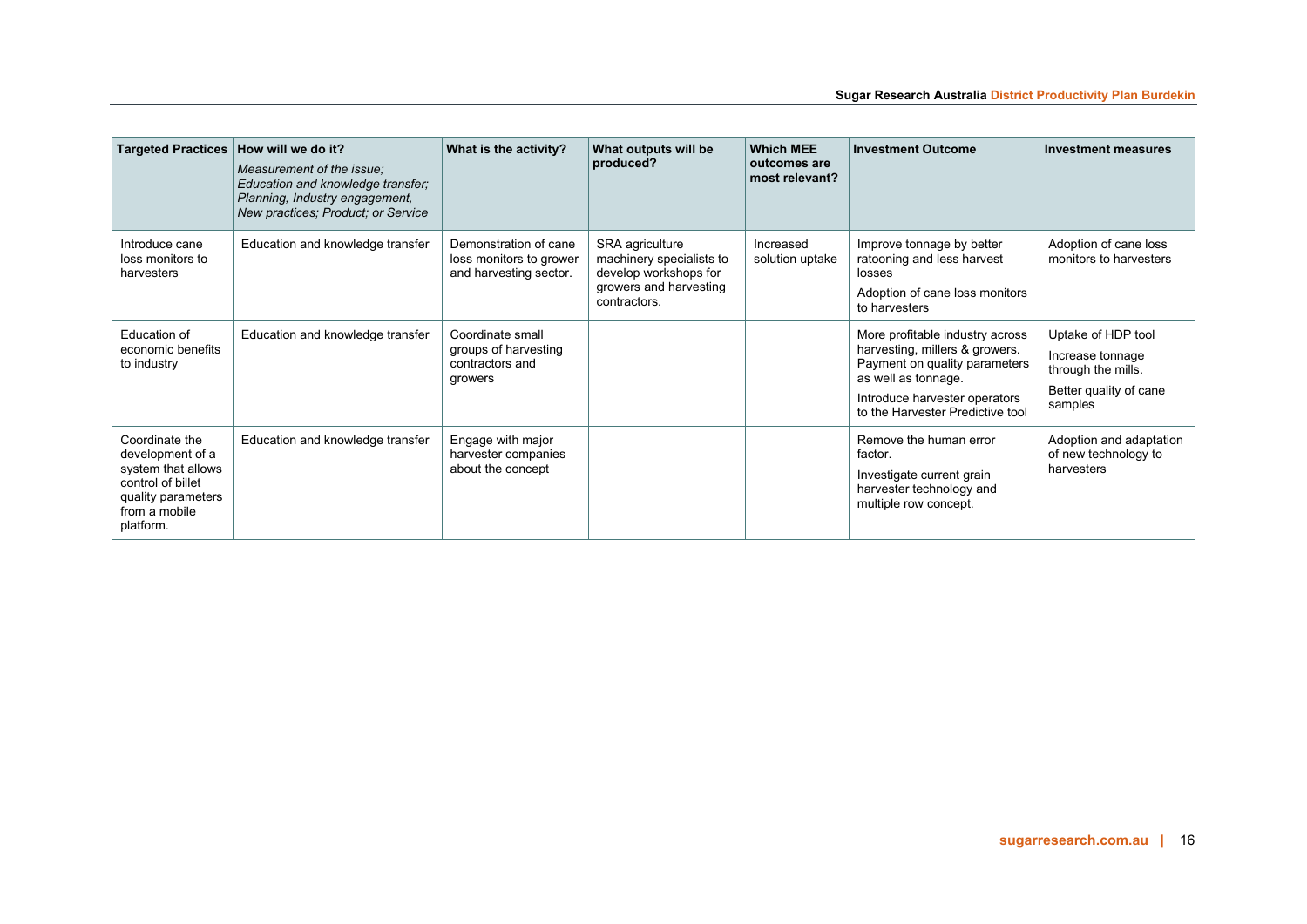## <span id="page-17-0"></span>**10 Monitoring, evaluation and economics (MEE)**

The intention with impact framework is that best practice MEE informs decision making and drives learning and improvement and enables SRA to demonstrate the value provided from investments to industry and its investment partners.

Cascading through from district productivity plans to the research investment plans and linking to the strategic plan, indicators will be commonly applied and focused on outcomes. Monitoring, evaluation and economics serves different functions and provides accountability, demonstrates worthiness or merit of an investment or action, identifies improvements and informs decision-making to deliver greater value from investments.

It is focused on delivery to impact and the following outcomes map has been developed to show how the different investments and activities contribute to achieving the endpoints of productivity, profitability and sustainability and progress towards these points. It is aimed on the end desired outcomes as shown by the top line charting from 'Research' to 'Potential Impact' to 'Likely Impact' to Actual Impact.



The district productivity plans will be updated every 6 months with progress reports and reviewed annually to then determine the next plan, track progress and measure impact.